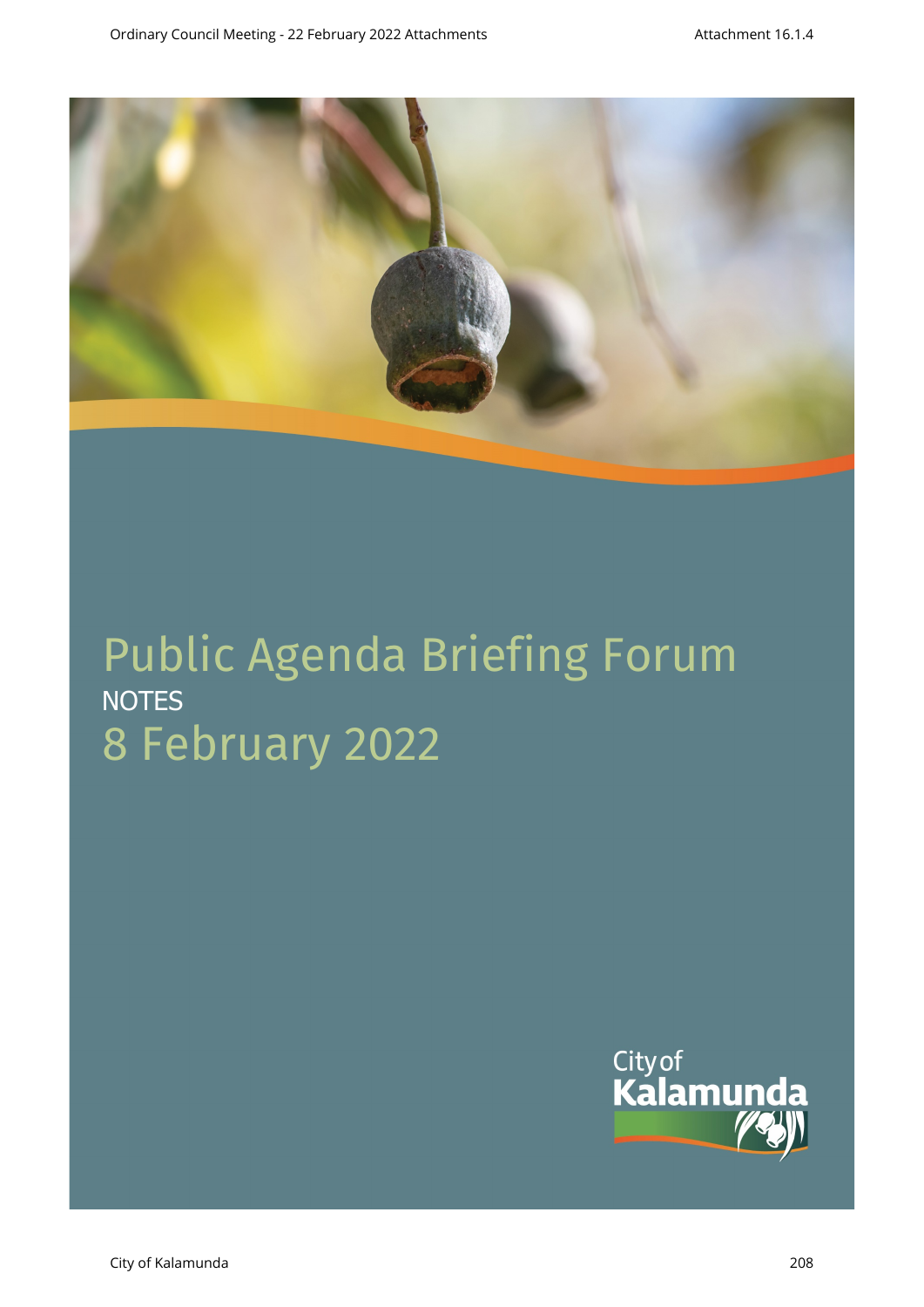# **INDEX**

| 2. |                                                                                |  |
|----|--------------------------------------------------------------------------------|--|
| 3. |                                                                                |  |
| 4. |                                                                                |  |
| 5. |                                                                                |  |
| 6. |                                                                                |  |
| 7. |                                                                                |  |
| 8. |                                                                                |  |
| 9. |                                                                                |  |
|    |                                                                                |  |
|    |                                                                                |  |
|    |                                                                                |  |
|    |                                                                                |  |
|    | 10.2.1. Submissions for the 2023 - 2024 Metropolitan Regional Roads Group Road |  |
|    |                                                                                |  |
|    |                                                                                |  |
|    |                                                                                |  |
|    |                                                                                |  |
|    |                                                                                |  |
|    | 10.4.2. Kalamunda Agricultural Society Memorandum of Understanding29           |  |
|    |                                                                                |  |
|    |                                                                                |  |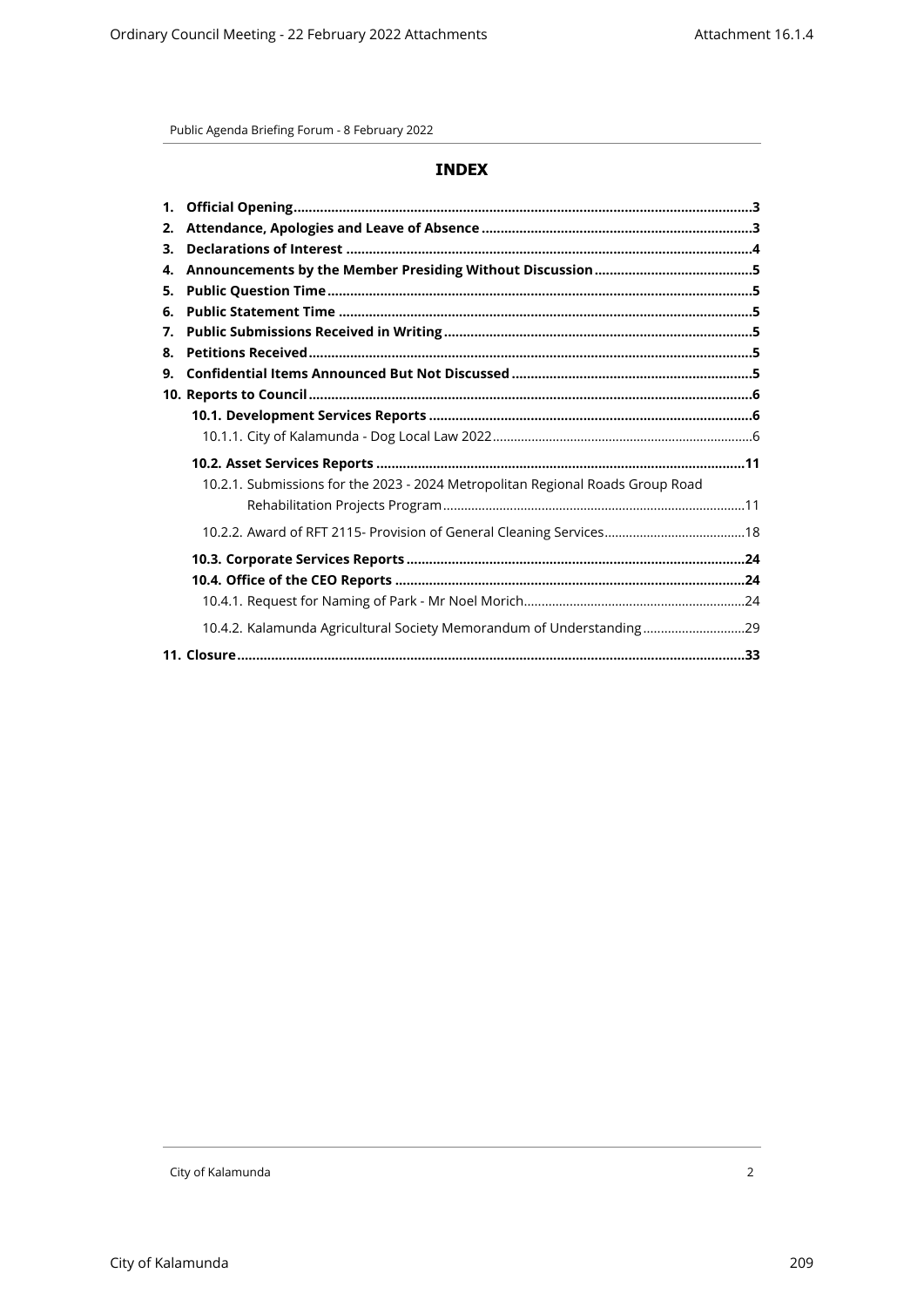#### <span id="page-2-0"></span>**1. Official Opening**

<span id="page-2-1"></span>The Presiding Member opened the meeting at 6.30pm and welcomed Councillors, Staff and Members of the Public Gallery. The Presiding Member also acknowledged the Traditional Owners of the land on which we meet the Whadjuk Noongar people.

# **2. Attendance, Apologies and Leave of Absence**

**Councillors South East Ward**  Janelle Sewell Geoff Stallard **South West Ward** Mary Cannon Kellie Miskiewicz Brooke O'Donnell (Deputy Mayor)

## **North West Ward**

Sue Bilich Lisa Cooper Dylan O'Connor **North Ward**

Andrew Osenton Kathy Ritchie - Presiding Member Margaret Thomas JP (Mayor)

#### **Members of Staff**

**Chief Executive Officer** Rhonda Hardy **Executive Team** Gary Ticehurst - Director Corporate Services Brett Jackson - Director Asset Services Peter Varelis - Director Development Services **Management Team** Chris Thompson - Manager Asset & Waste Services James Wickens - Manager Environmental Health & Community Safety Nicole O'Neill - Manager Customer & PR Aleck Nortje - Coordinator Building Maintenance **Administration Support** Darrell Forrest - Governance Advisor Sarah Griffiths - Council Support Officer

#### **Members of the Public:** 9

#### **Members of the Press:** Nil.

**Apologies**  John Giardina

#### **Leave of Absence Previously Approved:** Nil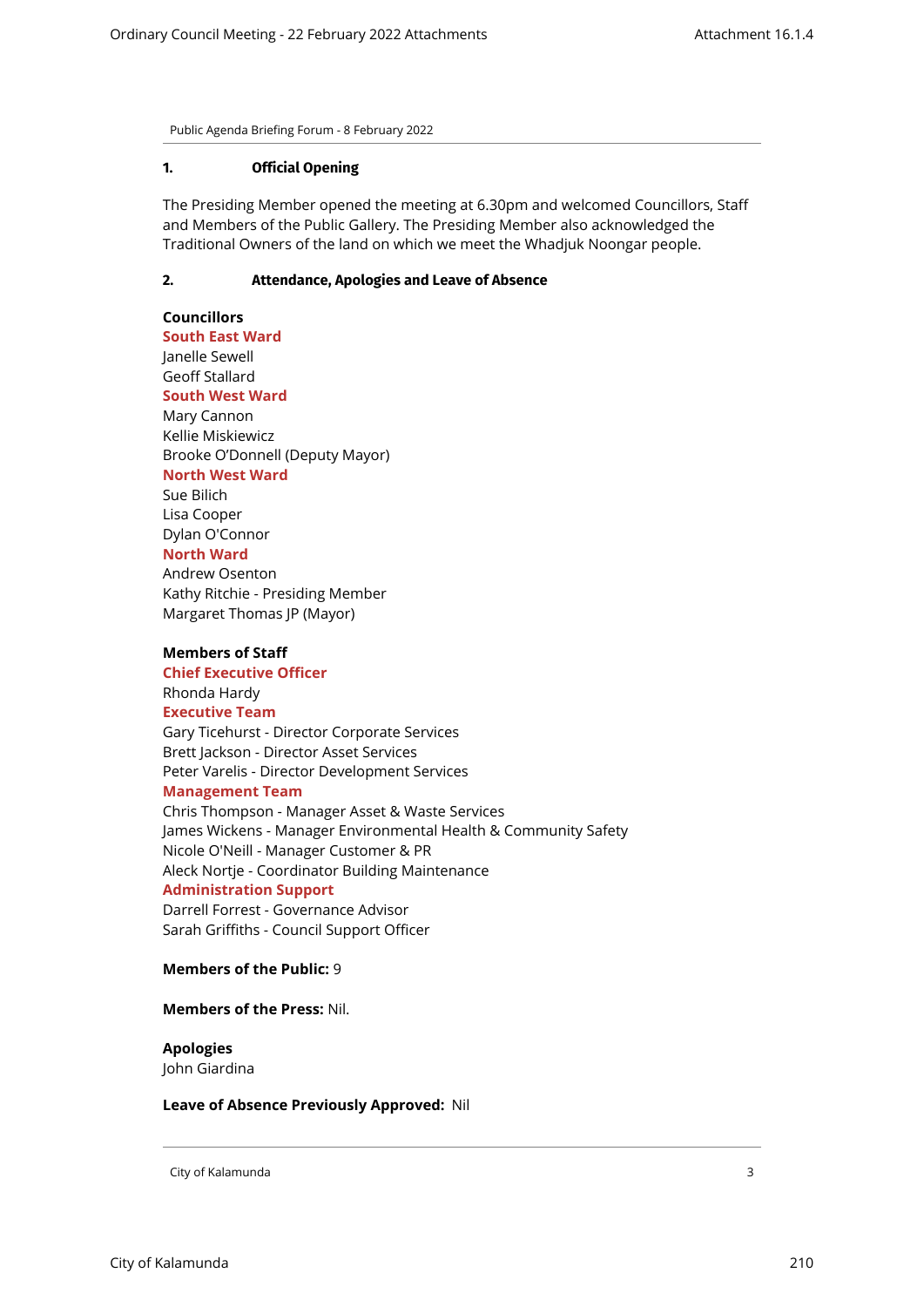<span id="page-3-6"></span><span id="page-3-5"></span><span id="page-3-4"></span><span id="page-3-3"></span><span id="page-3-2"></span><span id="page-3-1"></span><span id="page-3-0"></span>

| 3.         | <b>Declarations of Interest</b>                                                                                                                                                                                                  |
|------------|----------------------------------------------------------------------------------------------------------------------------------------------------------------------------------------------------------------------------------|
| 3.1.<br>a. | <b>Disclosure of Financial and Proximity Interests</b><br>Members must disclose the nature of their interest in matter to be<br>discussed at the meeting. (Section 5.56 of the Local Government Act 1995.)                       |
| b.         | Employees must disclose the nature of their interest in reports or advice<br>when giving the report or advice to the meeting. (Section 5.70 of the Local<br>Government Act 1995.)                                                |
| 3.1.1      | Nil.                                                                                                                                                                                                                             |
| 3.2.<br>a. | <b>Disclosure of Interest Affecting Impartiality</b><br>Members and staff must disclose their interest in matters to be discussed<br>at the meeting in respect of which the member or employee had given or<br>will give advice. |
| 3.2.1      | Nil                                                                                                                                                                                                                              |
| 4.         | Announcements by the Member Presiding Without Discussion                                                                                                                                                                         |
| 4.1.       | Nil                                                                                                                                                                                                                              |
| 5.         | <b>Public Question Time</b>                                                                                                                                                                                                      |
| 5.1        | Questions by the Public were allowed following the presentation of the<br>report                                                                                                                                                 |
| 6.         | <b>Public Statement Time</b>                                                                                                                                                                                                     |
| 6.1        | Statements by the Public were allowed following the presentation of the<br>report                                                                                                                                                |
| 7.         | <b>Public Submissions Received in Writing</b>                                                                                                                                                                                    |
| 7.1        | Nil.                                                                                                                                                                                                                             |
| 8.         | <b>Petitions Received</b>                                                                                                                                                                                                        |
| 8.1.       | Nil.                                                                                                                                                                                                                             |
| 9.         | <b>Confidential Items Announced But Not Discussed</b>                                                                                                                                                                            |
| 10.2.2     | Award of RFT 2115 - Provision of General Cleaning Services                                                                                                                                                                       |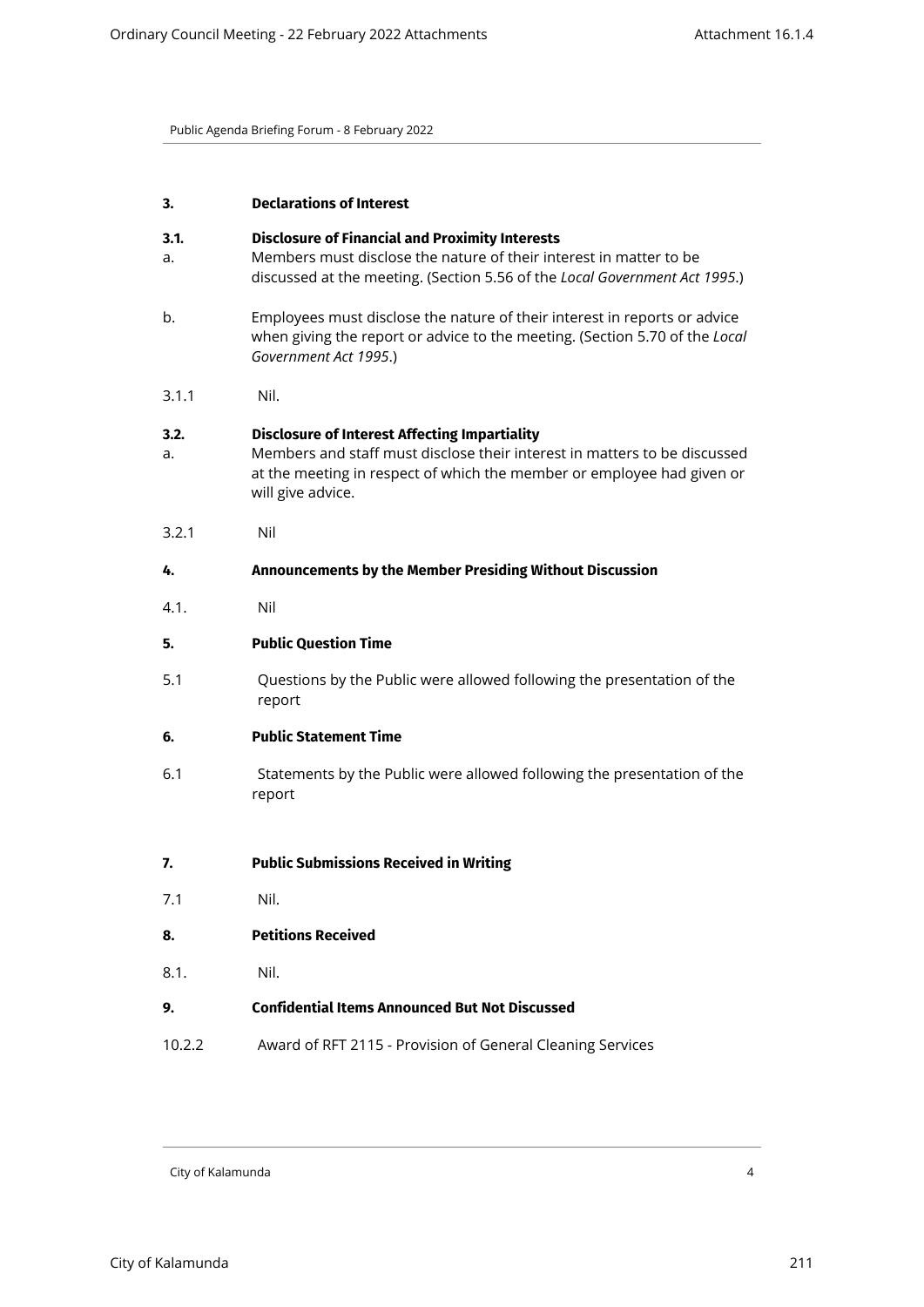<span id="page-4-2"></span><span id="page-4-1"></span><span id="page-4-0"></span>

| 10. | <b>Reports to Council</b> |
|-----|---------------------------|
|-----|---------------------------|

**10.1. Development Services Reports**

#### **10.1.1. City of Kalamunda - Dog Local Law 2022**

The Manager Environmental Health & Community Safety provided a presentation on this report

#### *Declaration of financial / conflict of interests to be recorded prior to dealing with each item.*

|                  | Previous Items<br>Directorate<br><b>Business Unit</b><br>File Reference<br>Applicant<br>Owner | 3.009297<br>N/A | OCM 50/2010, OCM 92/2020, OCM 260/2020<br><b>Development Services</b><br><b>Community Safety</b><br>City of Kalamunda                                       |
|------------------|-----------------------------------------------------------------------------------------------|-----------------|-------------------------------------------------------------------------------------------------------------------------------------------------------------|
|                  | Attachments                                                                                   | 1.<br>2.        | City of Kalamunda Dog Local Law 2022 [ <b>10.1.1.1</b> - 21<br>pages]<br>City of Kalamunda Changes to Dog Local Law 2022<br>$[10.1.1.2 - 10 \text{ pages}]$ |
| <b>PF REPORT</b> |                                                                                               |                 |                                                                                                                                                             |
| Advocacy         |                                                                                               |                 | When Council is advocating on behalf of the community to<br>another level of government/body/agency                                                         |
| Executive        |                                                                                               | and budgets     | When Council is undertaking its substantive role of direction<br>setting and oversight (e.g., accepting tenders, adopting plans                             |

- Information For Council to note
- $\overline{P}$  Legislative Includes adopting Local Laws, Town Planning Schemes and Policies. When Council determines a matter that directly impacts a person's rights and interests where the principles of natural justice apply. Examples include town planning applications, building licences, other permits or licences issued under other Legislation or matters that could be subject to appeal to the State Administrative Tribunal

# **STRATEGIC PLANNING ALIGNMENT**

*Kalamunda Advancing Strategic Community Plan to 2027*

**Priority 1: Kalamunda Cares and Interacts**

**Objective 1.2** - To provide a safe and healthy environment for community to enjoy.

*Strategy - 1.2.1* Facilitate a safe community environment.

City of Kalamunda 5

**TYPE OF**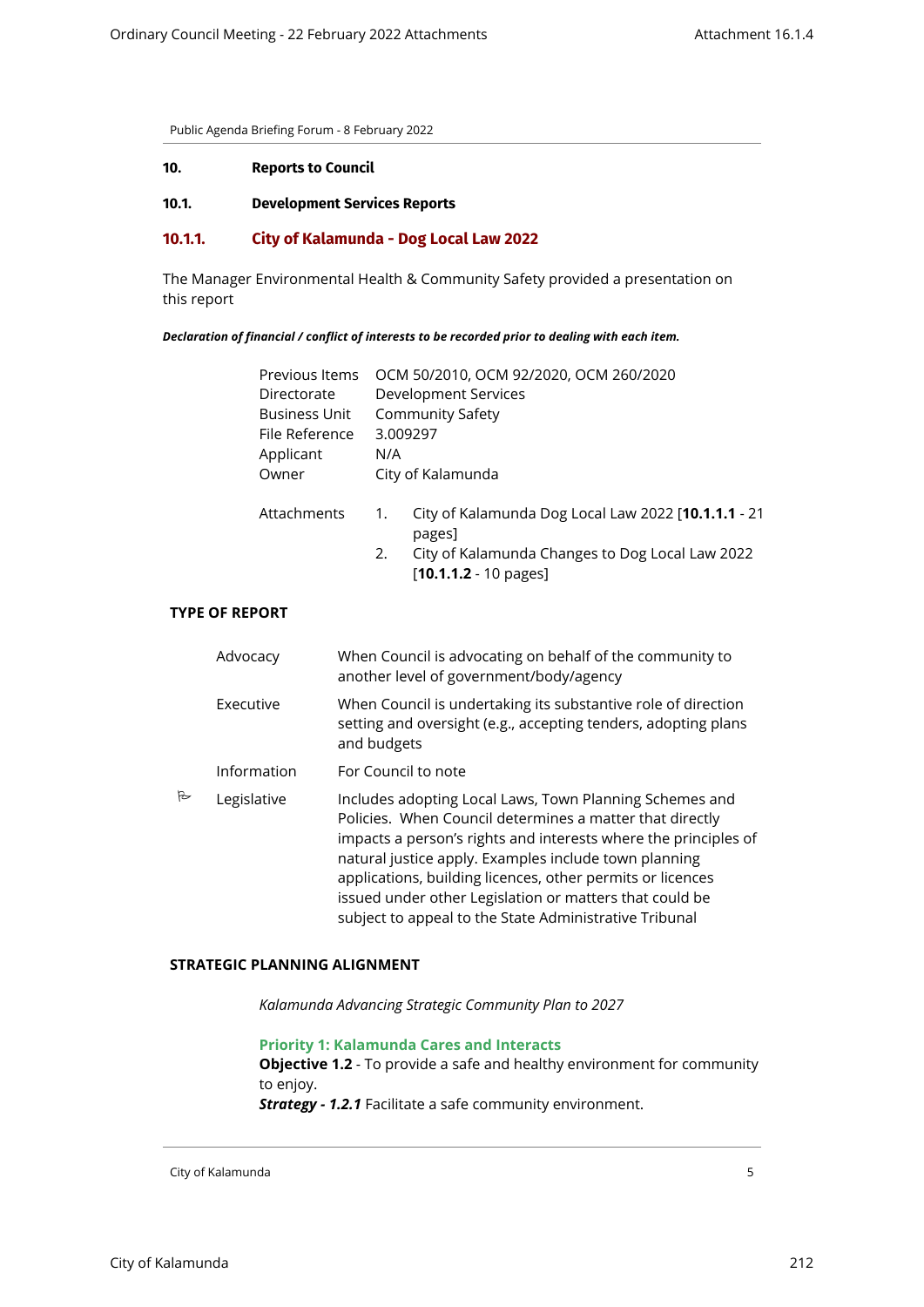#### **Priority 4: Kalamunda Leads**

**Objective 4.1** - To provide leadership through transparent governance. *Strategy 4.1.1* - Provide good governance. **Strategy 4.1.2** - Build an effective and efficient service based organisation.

#### **EXECUTIVE SUMMARY**

- 1. The purpose of this report is for Council to re-consider the proposed City of Kalamunda (City) Dogs Local Laws 2022 (Local Law) in Attachment 1.
- 2. The provisions of the *Local Government Act 1995 (the Act)* require local governments to review local laws every eight (8) years. The current laws were gazetted in 2010 and are due for review.
- 3. Council commenced the statutory process on the 23 June 2020 for the Local Law at the Ordinary Council Meeting (OCM) when Council resolved to give public notice of its intention to make the new Local Law and seek submissions on the proposal. Following submissions, Council resolved to make the Local Law at the 15 December 2020 OCM.
- 4. The Joint Standing Committee on Delegated Legislation (JSCDL), however, recommended in September 2021 that the Local Law be disallowed due to it being considered invalid due to non-compliance with sections 3.12(4) and 3.13 of the *Local Government Act 1995 (Act)* concerning changes made post-public advertising.
- 5. In accordance with the Act, the process to make the Local Law must recommence from the start and therefore, it is recommended the draft City of Kalamunda Dogs Local Law 2022 be adopted for the purposes of seeking public comment.

#### **BACKGROUND**

- 6. The City of Kalamunda Dog Local Law 2021 was Gazetted on 16 April 2021, and copies of the Local Law supplied to the JSCDL shortly after.
- 7. The role of the JSCDL is to scrutinise subsidiary legislation in accordance with its terms of reference.
- 8. The JSCDL found that the City did not comply with the Act due to there being, what they consider, a significant difference between the advertised law and the adopted law, specifically in relation to the number of dogs permitted at a residence. The advertised Local Law permitted a maximum of four (4) dogs whereas the adopted Local Law only had a maximum of two (2) dogs.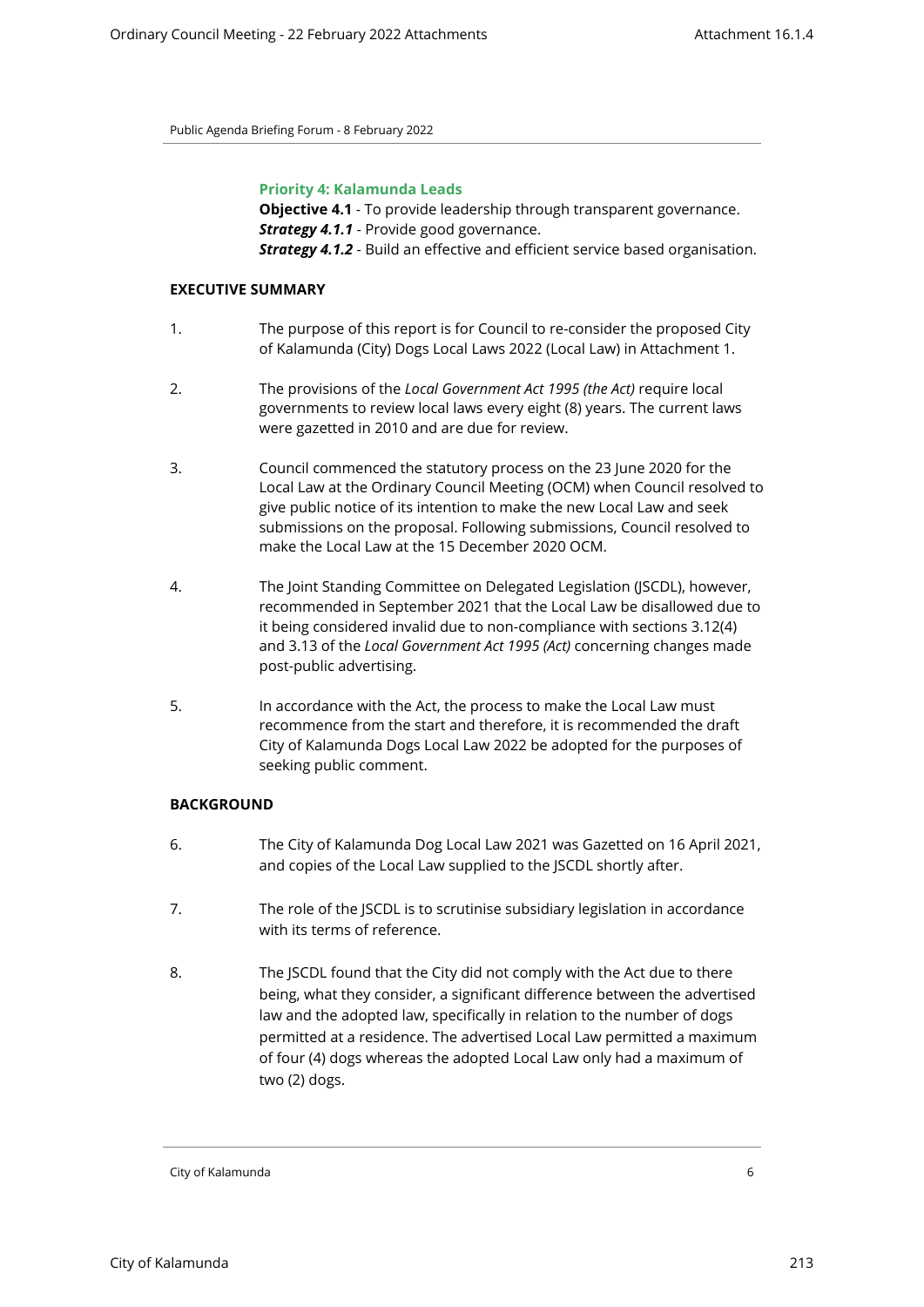- 9. Changes can be made to a draft law during the drafting process, however, in doing so, the City in accordance with section 3.13 of the Act, should have restarted the local lawmaking process rather than adopting the local law with changes. In essence, the local law should have been re-advertised with the proposed change.
- 10. The JSCDL also noted two typographical errors being in clause 3.4(a) which referred to clause 3.5 where it should have referred to clause 3.3. The other error being in clause 4.12(1) which opened with the word 'An written application' whereas it should have stated 'A written application'. Please note both errors have been corrected in the draft local law.

#### **DETAILS AND ANALYSIS**

- 11. This draft local law is identical to the local law that was adopted by Council on the 15 December 2020 subject to the two grammatical errors which have been updated and the title of the local law being the Dogs Local Law 2022.
- 12. Key changes between the proposed 2022 local law and current 2010 local law are.
	- a) Additional definitions and all definitions consolidated into clause 1.5.
	- b) Added five additional clauses to Part 3 to provide clarity with respect to applications for keeping of additional dogs.
	- c) Amended clauses 5.1 and 5.2 to reflect changes to the Dog Act 1976 that now provides local government can designate Dog Exercise Areas and Prohibited Areas by resolution of the Council.
	- d) Updated Prescribed Offences and Modified Penalties to reflect current practice.
	- e) General wording changes to update and modernise the local law.
- 13. A complete summary of the changes is detailed in Attachment 2.

#### **APPLICABLE LAW**

14. *Dog Act 1976* and *Local Government Act 1995* 

#### **APPLICABLE POLICY**

15. Nil

# **STAKEHOLDER ENGAGEMENT**

16. The local law has been subject to previous advertising and will be undertake further advertising for a period of six weeks.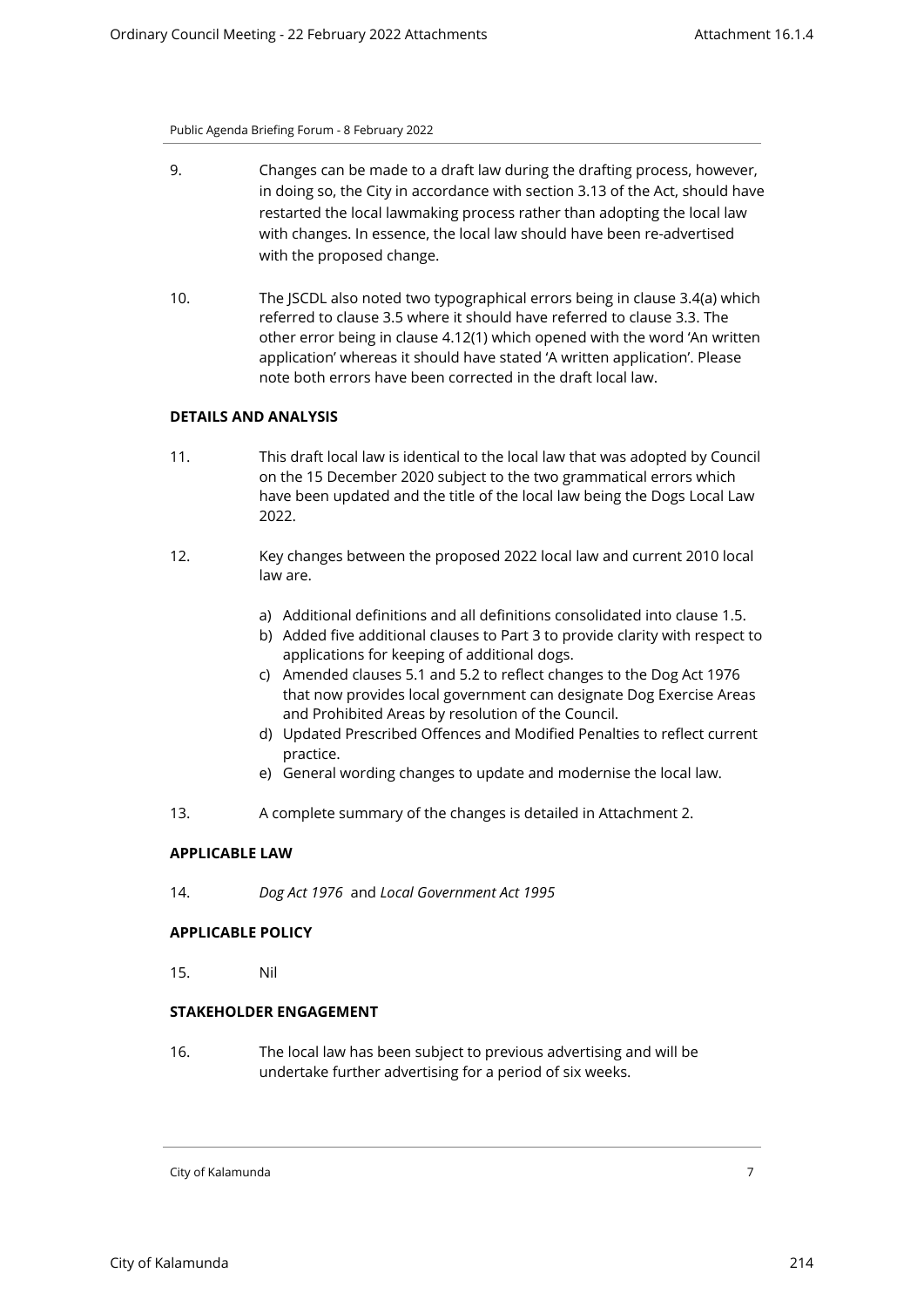#### **FINANCIAL CONSIDERATIONS**

17. Administrative costs associated with the creation of the local law are met through the annual budget.

# **SUSTAINABILITY**

#### **Social Implications**

18. Dogs are companion animals and can have positive impacts on people's health and wellbeing. However, regulation is required to ensure dog behaviours can be controlled so as not to create a nuisance.

# **Economic Implications**

19. Nil

# **Environmental Implications**

20. Nil

# **RISK MANAGEMENT**

21. **Risk**:

| Risk:                                                                   |            |               |  |
|-------------------------------------------------------------------------|------------|---------------|--|
| The proposed new local law is not approved resulting in outdated local  |            |               |  |
| laws for the regulation of dog ownership.                               |            |               |  |
| Consequence                                                             | Likelihood | <b>Rating</b> |  |
| Moderate                                                                | Unlikely   | Medium        |  |
| <b>Action/Strategy</b>                                                  |            |               |  |
| Ensure Council is aware that the legislation requires a review of Local |            |               |  |
| Laws every eight (8) years.                                             |            |               |  |
|                                                                         |            |               |  |

# **CONCLUSION**

22. The proposed *City of Kalamunda Dog Local Laws 2022* provides for the orderly and effective management of dogs within the City.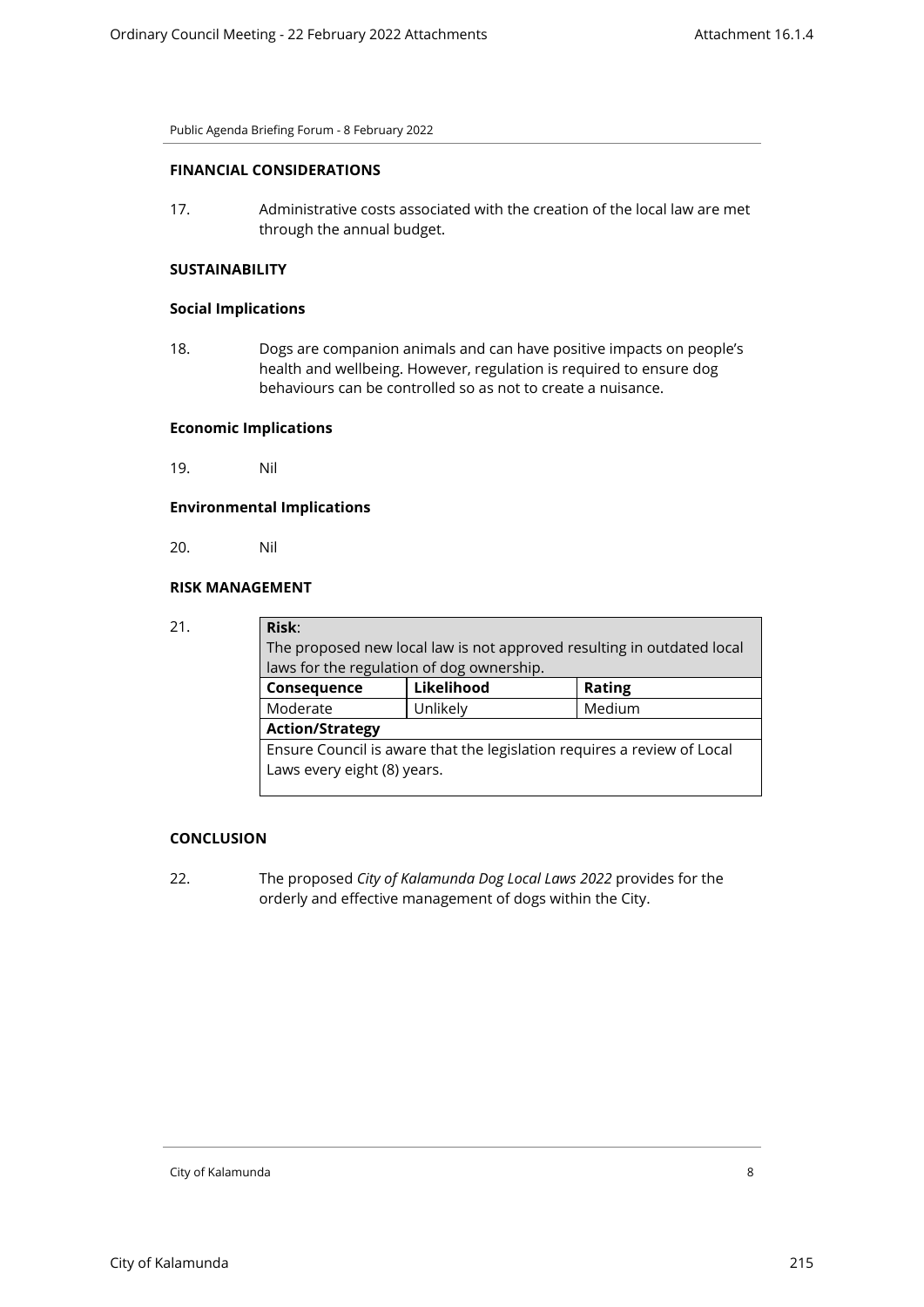#### **Voting Requirements: Absolute Majority**

#### **RECOMMENDATION**

That Council:

- 1. GIVE local public notification that Council proposes to make a new local law, the City of Kalamunda Dog Local Law 2022. (Attachment 1).
- 2. NOTE:
	- a) The purpose of the proposed local law is to make provisions about the impounding of dogs, to control the number of dogs that can be kept on premises, the manner of keeping those dogs and to prescribe areas in which dogs are prohibited and dog exercise areas; and
	- b) The effect of the proposed local law is to extend controls over dogs which exist under the Dog Act 1976.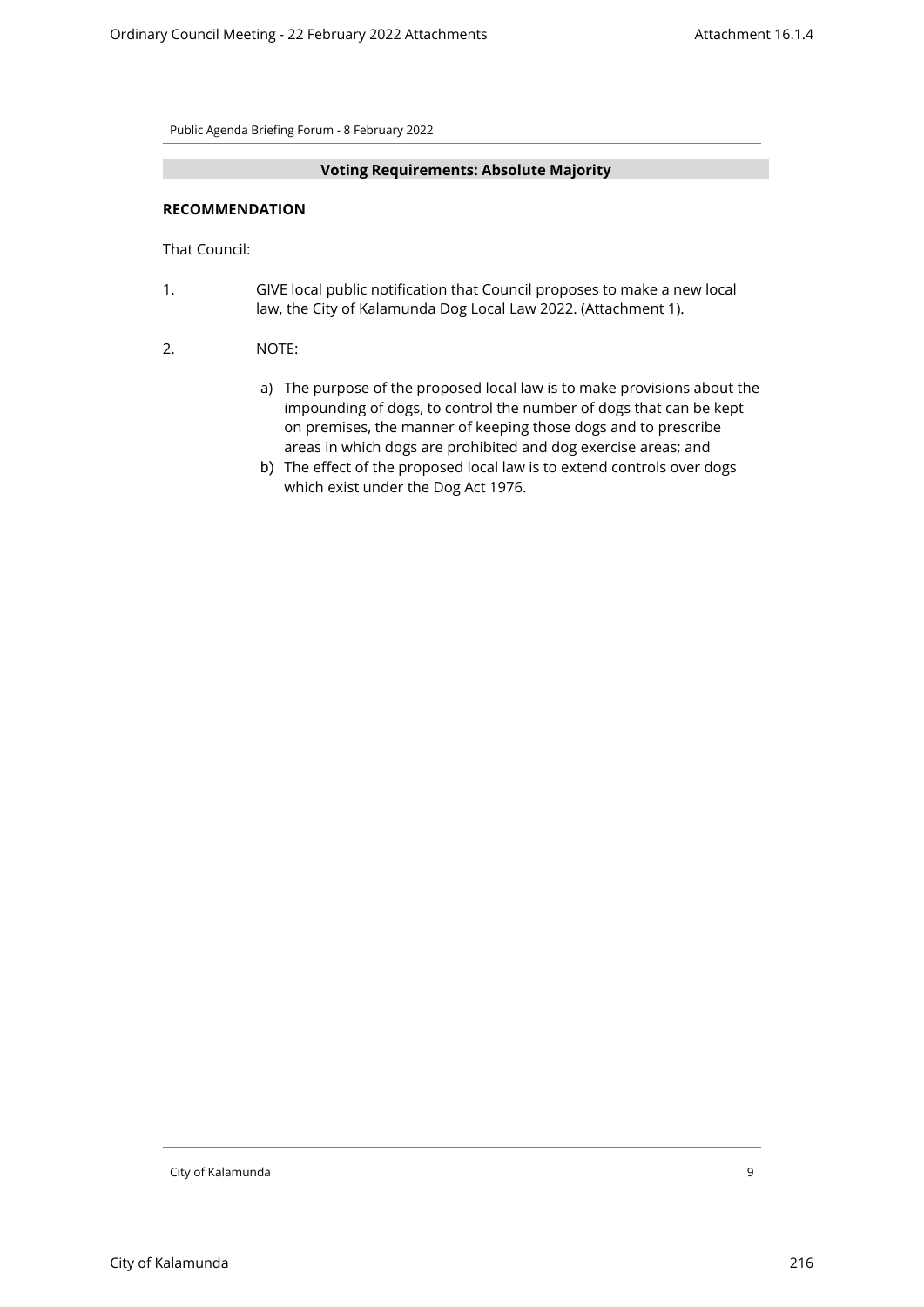#### <span id="page-9-1"></span><span id="page-9-0"></span>**10.2. Asset Services Reports**

# **10.2.1. Submissions for the 2023 - 2024 Metropolitan Regional Roads Group Road Rehabilitation Projects Program**

Director Asset Services provided a presentation on this report.

Councillors sought clarity regarding the projects and funding, Director of Asset Services responded.

#### *Declaration of financial / conflict of interests to be recorded prior to dealing with each item.*

| Previous             | OCM 39/2021 |                                                                                                        |  |  |
|----------------------|-------------|--------------------------------------------------------------------------------------------------------|--|--|
| Items                |             |                                                                                                        |  |  |
| Directorate          |             | Asset Services                                                                                         |  |  |
| <b>Business Unit</b> |             | Asset Planning                                                                                         |  |  |
| File Reference       | 4.00010195  |                                                                                                        |  |  |
| Applicant            | N/A         |                                                                                                        |  |  |
| Owner                | N/A         |                                                                                                        |  |  |
| Attachments          | 1.          | Metropolitan Regional Roads Group Program 2023<br>2024 Summary of Projects [ <b>10.2.1.1</b> - 1 page] |  |  |

# **TYPE OF REPORT**

|   | Advocacy    | When Council is advocating on behalf of the community to<br>another level of government/body/agency                                                                                                                                                                                                                                                                                                                                |
|---|-------------|------------------------------------------------------------------------------------------------------------------------------------------------------------------------------------------------------------------------------------------------------------------------------------------------------------------------------------------------------------------------------------------------------------------------------------|
| 他 | Executive   | When Council is undertaking its substantive role of direction<br>setting and oversight (e.g. accepting tenders, adopting plans<br>and budgets                                                                                                                                                                                                                                                                                      |
|   | Information | For Council to note                                                                                                                                                                                                                                                                                                                                                                                                                |
|   | Legislative | Includes adopting Local Laws, Town Planning Schemes and<br>Policies. When Council determines a matter that directly<br>impacts a person's rights and interests where the principles of<br>natural justice apply. Examples include town planning<br>applications, building licences, other permits or licences<br>issued under other Legislation or matters that could be<br>subject to appeal to the State Administrative Tribunal |

#### **STRATEGIC PLANNING ALIGNMENT**

*Kalamunda Advancing Strategic Community Plan to 2031*

# **Priority 3: Kalamunda Develops**

**Objective 3.2** - To connect community to key centres of activity, employment and quality amenities.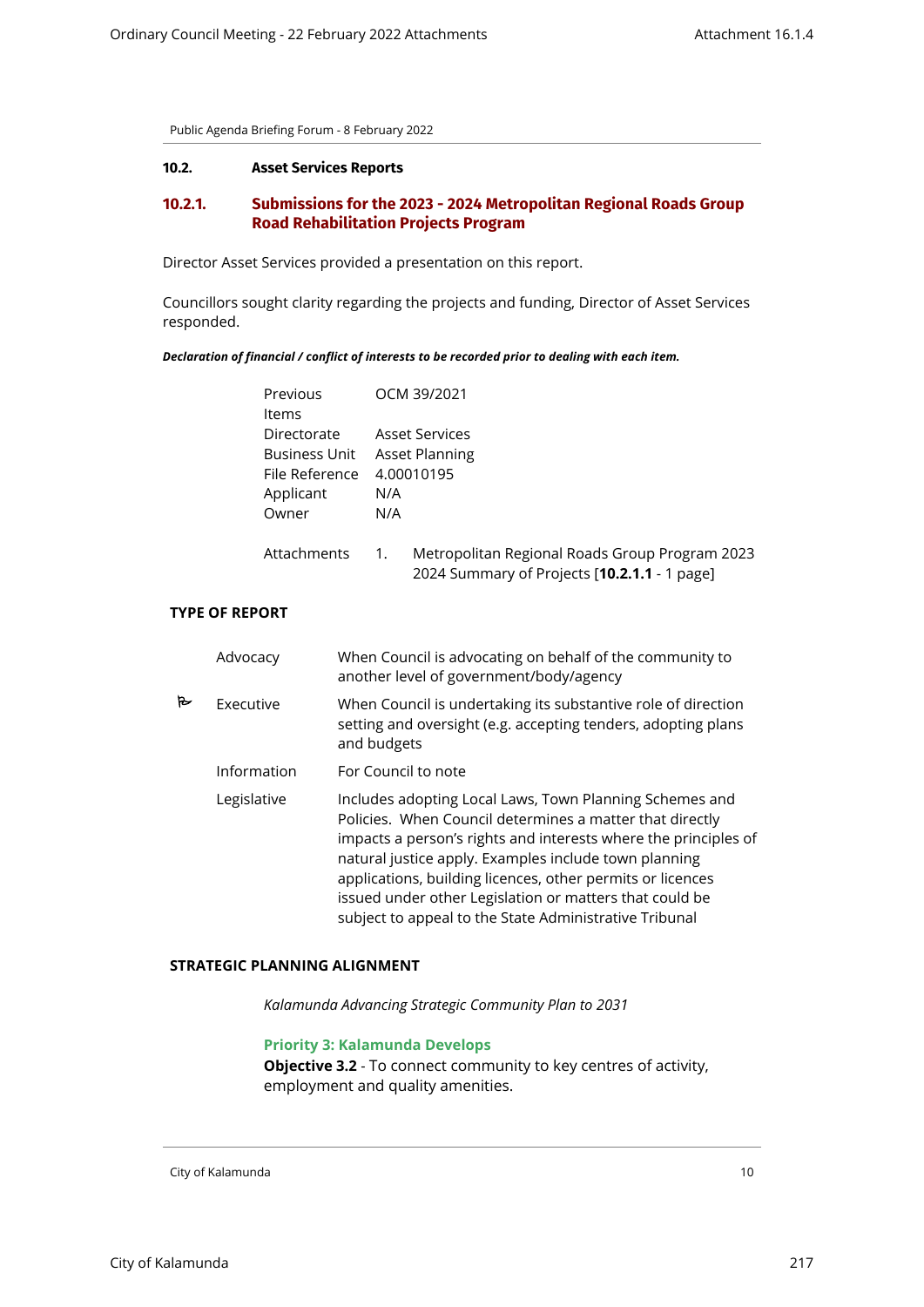**Strategy 3.2.1** - Ensure existing assets are maintained to meet community expectations.

#### **EXECUTIVE SUMMARY**

- 1. The purpose of this report is to seek endorsement of submissions for funding as part of the 2023/2024 Metropolitan Regional Roads Group (MRRG) Road Rehabilitation Projects Program.
- 2. The MRRG program provides the opportunity for local governments to seek a grant from the state government of two thirds of the cost of projects for road rehabilitation projects. Funding is capped at \$750,000 per local government authority. The City has undertaken technical assessments across the road network and identified suitable projects that meet the grant criteria.
- 3. Council endorsement is requested for the seven projects being parts of Kalamunda Road, Mundaring Weir Road, Abernethy Road (3 sections), Berkshire Road, and Daddow Road.

# **BACKGROUND**

4. Each year, Main Roads WA (Main Roads) invites project submissions for funding consideration as part of the MRRG Road Rehabilitation Projects Program. This report is to consider projects for the 2023/2024 financial year.

# **DETAILS AND ANALYSIS**

- 5. Road Rehabilitation Projects are those proposed for existing roads where a failed road section is to be brought back to pre-existing physical condition. This can be through milling, resealing, reconstruction and resurfacing.
- 6. The City prepares grant submissions using the MRRG scoring system that includes the technical assessment of road condition (roughness, cracking, deformation, and other road defects).
- 7. When received by the MRRG, the submissions are reviewed, and a priority listing of all metropolitan local government authority projects are prepared. The list of projects is then reviewed by a sub-group of the MRRG and final list returned to Main Roads. Main Roads then makes recommendations to the State Road Funds to the Local Government Advisory Committee. The Cities of Kalamunda, Swan and Bayswater, Shire of Mundaring and Town of Bassendean form the eastern sub-group.
- 8. It is practice to submit bids for projects which exceed the cap allowable on the basis that during assessment each local government ultimately is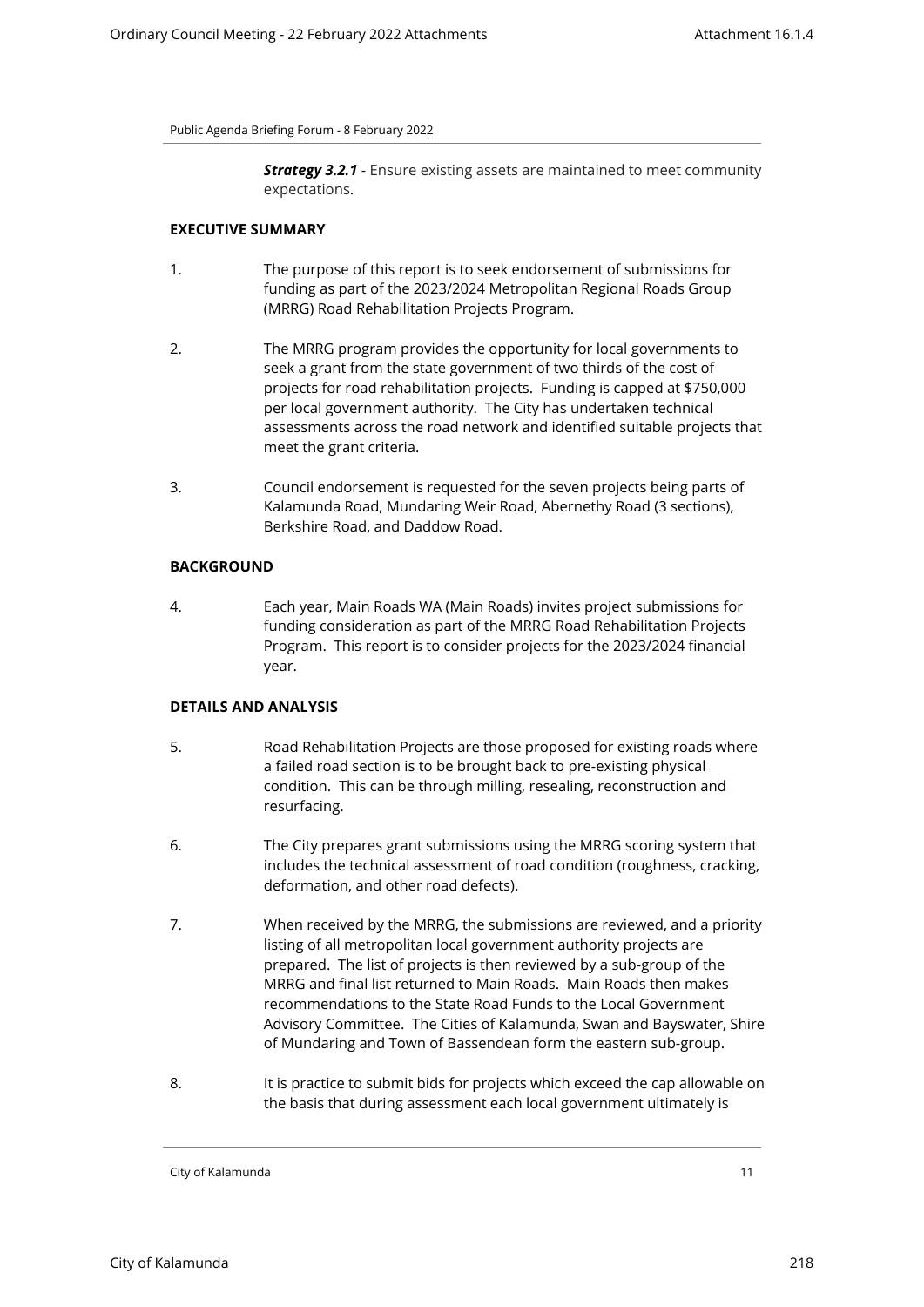usually funded for projects within the cap allowed, and those that don't receive funding are held in reserve if further funding becomes available during the relevant year.

- 9. The Minister for Transport and Planning ultimately approves the funding for the projects.
- 10. State supporting funding is currently capped at \$750,000 per local government authority. Funding for projects is on the basis of 2/3rds from the State and 1/3<sup>rd</sup> from the City. The City therefore would be required to fund \$375,000 to match the \$750,000 State funding.
- 11. The project costs allowable under the MRRG Scheme are based on 'core' design and construction costs only within the relevant funding year. It excludes City allocation of overheads beyond a fixed proportion of project costs and any design or preparatory works undertaken on projects before funding announcements made. Therefore the \$375,000 requirement for City funding for the approved projects also needs to be increased by an amount (determined at budget time) for the 'over and above' costs.
- 12. The following seven road rehabilitation projects have been prepared for submission to Main Roads, with further details in Attachment 1:
	- a) Kalamunda Road, Boonooloo Road to Faye Crescent;
	- b) Mundaring Weir Road, Railway Road to Crescent Road;
	- c) Abernethy Road, South Bound lanes just north of the Tonkin Highway On-Ramp;
	- d) Abernethy Road, North Bound slow lane just South of Hudswell Road;
	- e) Abernethy Road, North Bound median lane, just North of Grogan Road;
	- f) Berkshire Road, 100m North of Bonser Road to Ashby Close; and
	- g) Daddow Road, from City Boundary to Dundas Road.
- 13. The proposed treatments are all "mill and fill". This is where the existing surface and some pavement material is milled out using a type of grinding machine, and then new asphalt layers placed. In Attachment 1, the abbreviations used are:
	- a) PMB polymer modified bitumen, a type of bitumen with elastic properties;
	- b) DGA dense graded asphalt, an asphalt designed for high and heavy traffic loads;
	- c) SMA stone mastic asphalt, an asphalt with a higher bitumen content for flexibility; and
	- d) SLK straight line kilometre, a distance measure for roads.
- 14. Council's endorsement of these proposed projects is required to support the submissions for funding consideration. Submissions are due 22 April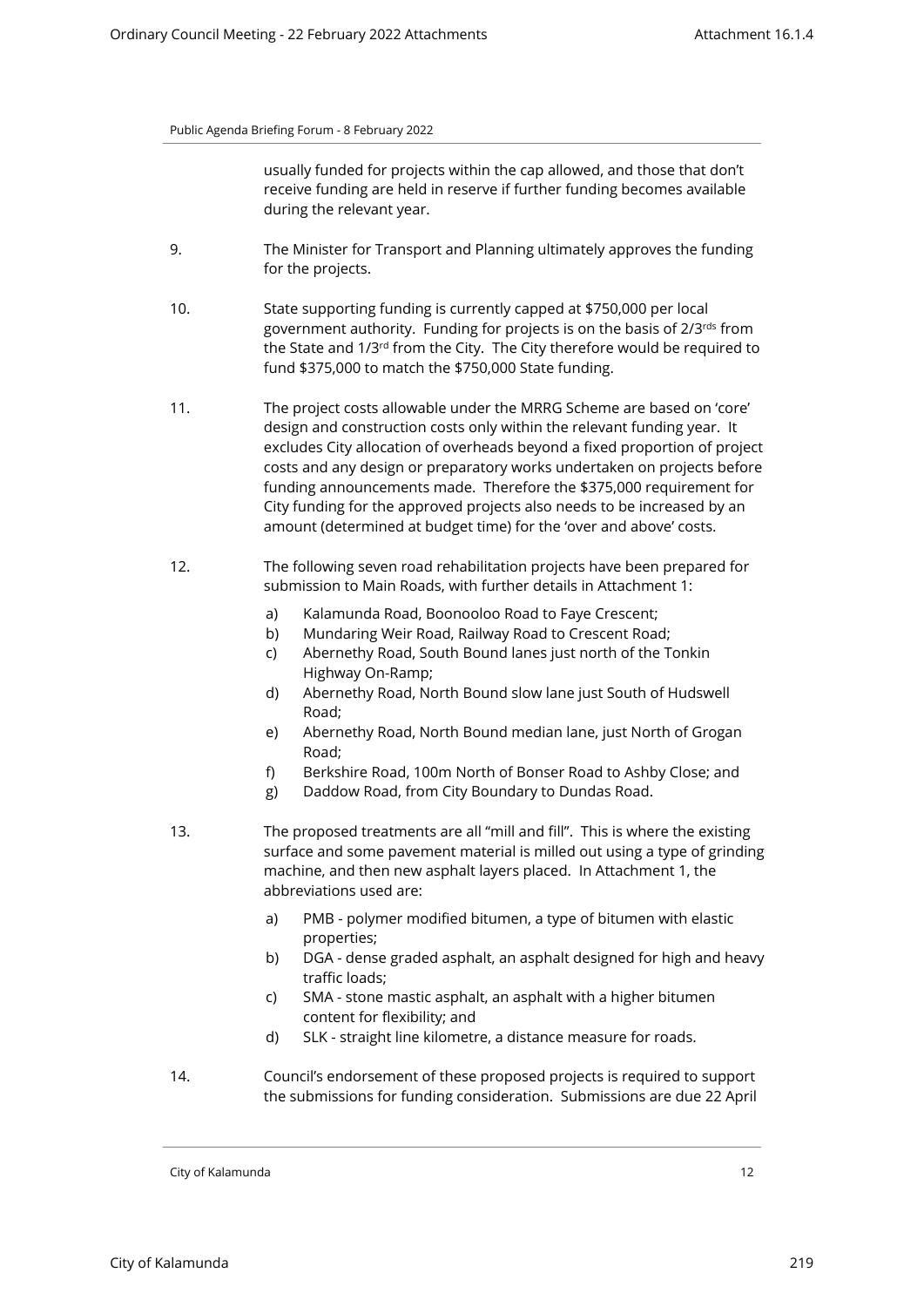2022. A submission does not bind the City to undertaking the works unless a budget is subsequently approved.

15. Advice on the successful projects for the 2023/2024 financial year is normally issued early in the calendar year, in this case early 2023. The City will then list the projects in the capital works program for consideration with the 2023/2024 budget.

# **APPLICABLE LAW**

16. There is no relevant legislation.

#### **APPLICABLE POLICY**

17. The assessment and renewal of infrastructure assets is undertaken in accordance with Policy Service 4 – Asset Management.

# **STAKEHOLDER ENGAGEMENT**

18. Being a technical assessment of road rehabilitation needs, no public consultation is normally undertaken. Owners, residents and businesses directly affected by each project will have community engagement during each relevant project planning and execution.

# **FINANCIAL CONSIDERATIONS**

- 19. The list of Road Rehabilitation Projects for 2023/2024 outlined in Attachment 1 indicates a total estimated MRRG contribution of \$1,057,090 to undertake all projects. This exceeds the \$750,000 cap. This allows further consideration and prioritisation by MRWA to finalise an approved list of projects within the funding cap.
- 20. Should the City be successful in achieving grant funding totalling in the order of \$750,000 as part of the 2023/2024 program, then it will need to contribute in the order of \$375,000 plus 'over and above' overheads from municipal funding.
- 21. The 2023/2024 and future years of the City's Capital Works Program include the maximum grant of \$750,000 and the City's contribution of \$375,000.
- 22. This level of investment is consistent with the average annual capital spend on Roads Renewals set out in the Roads Asset Management Plan adopted by Council in October 2018.

#### **SUSTAINABILITY**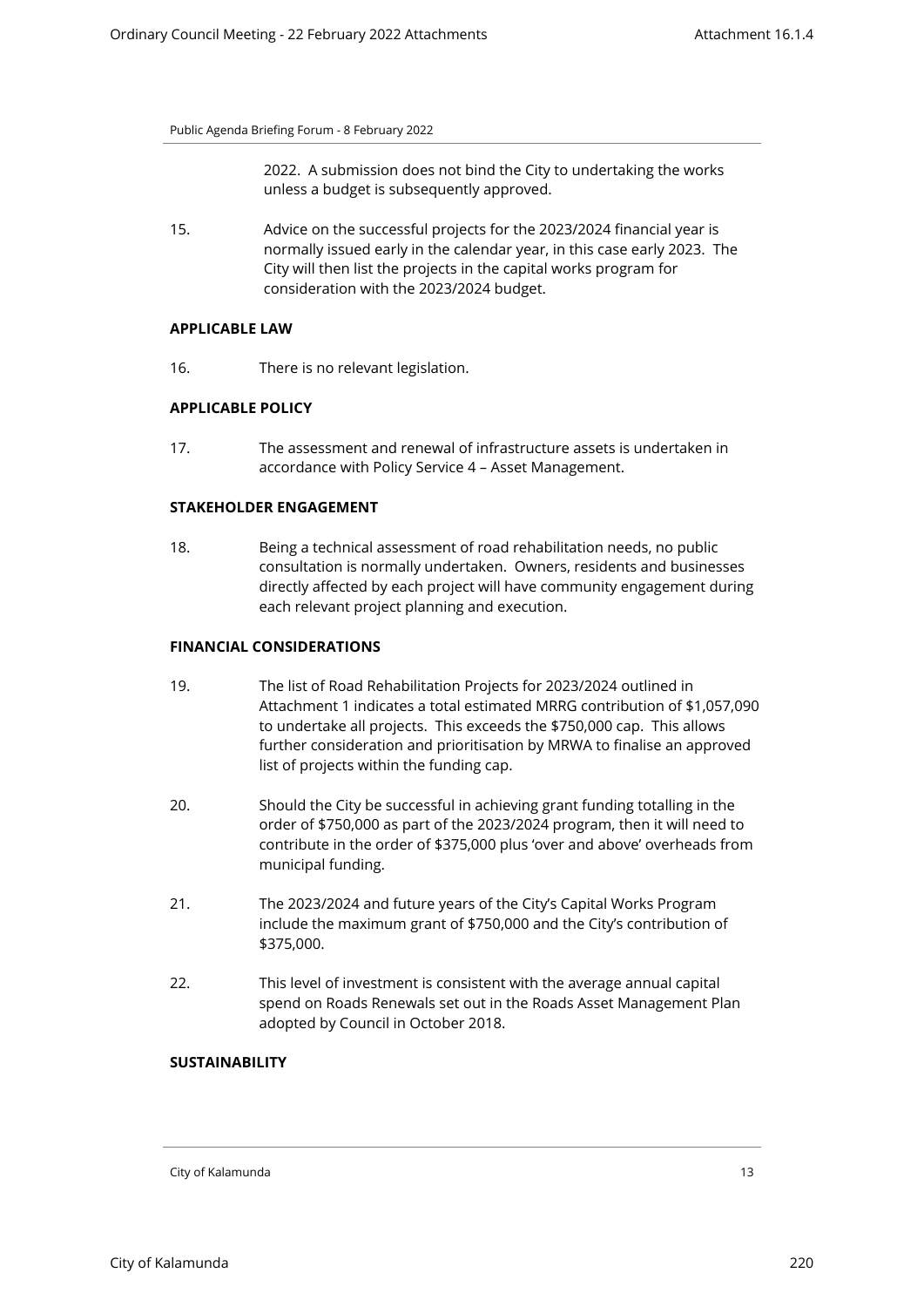23. There are no direct sustainability implications arising from the projects, however, milled old asphalt is commonly reused as pavement materials in other projects.

# **RISK MANAGEMENT**

24. **Risk**: The City fails to secure grant funding leading to additional rates funding needs.

| Likelihood                                                               | <b>Rating</b> |  |  |
|--------------------------------------------------------------------------|---------------|--|--|
| Unlikely                                                                 | Medium        |  |  |
| <b>Action/Strategy</b>                                                   |               |  |  |
| The City continues to plan in a timely fashion for submissions for grant |               |  |  |
| funding under the MRRG program.                                          |               |  |  |
|                                                                          |               |  |  |

25. **Risk**: The City fails to receive grant funding and is unable to rehabilitate the roads. The projects identified for the grants are reaching the end of their life and are expected to fail within a few years. This would have a significant economic impact on the community and reputational impact on the City.

| Conseguence            | Likelihood | <b>Rating</b> |  |
|------------------------|------------|---------------|--|
| Major                  | Possible   | High          |  |
| <b>Action/Strategy</b> |            |               |  |

The City continues to plan in a timely fashion for submissions for grant funding under the MRRG program.

# **CONCLUSION**

- 26. As part of an ongoing, annual process, the City has assessed seven projects for consideration with the MRRG Road Rehabilitation Project Program. The projects required specialist technical assessments of road condition such as rutting and deformation.
- 27. The resulting projects all meet the criteria for funding and will be shortlisted by the MRRG Eastern Sub-group with formal advice ultimately received from the Minister for Transport and Planning. Council endorsement is required for the submissions, with the final list of projects to be considered as part of the 2023/2024 capital works program budget.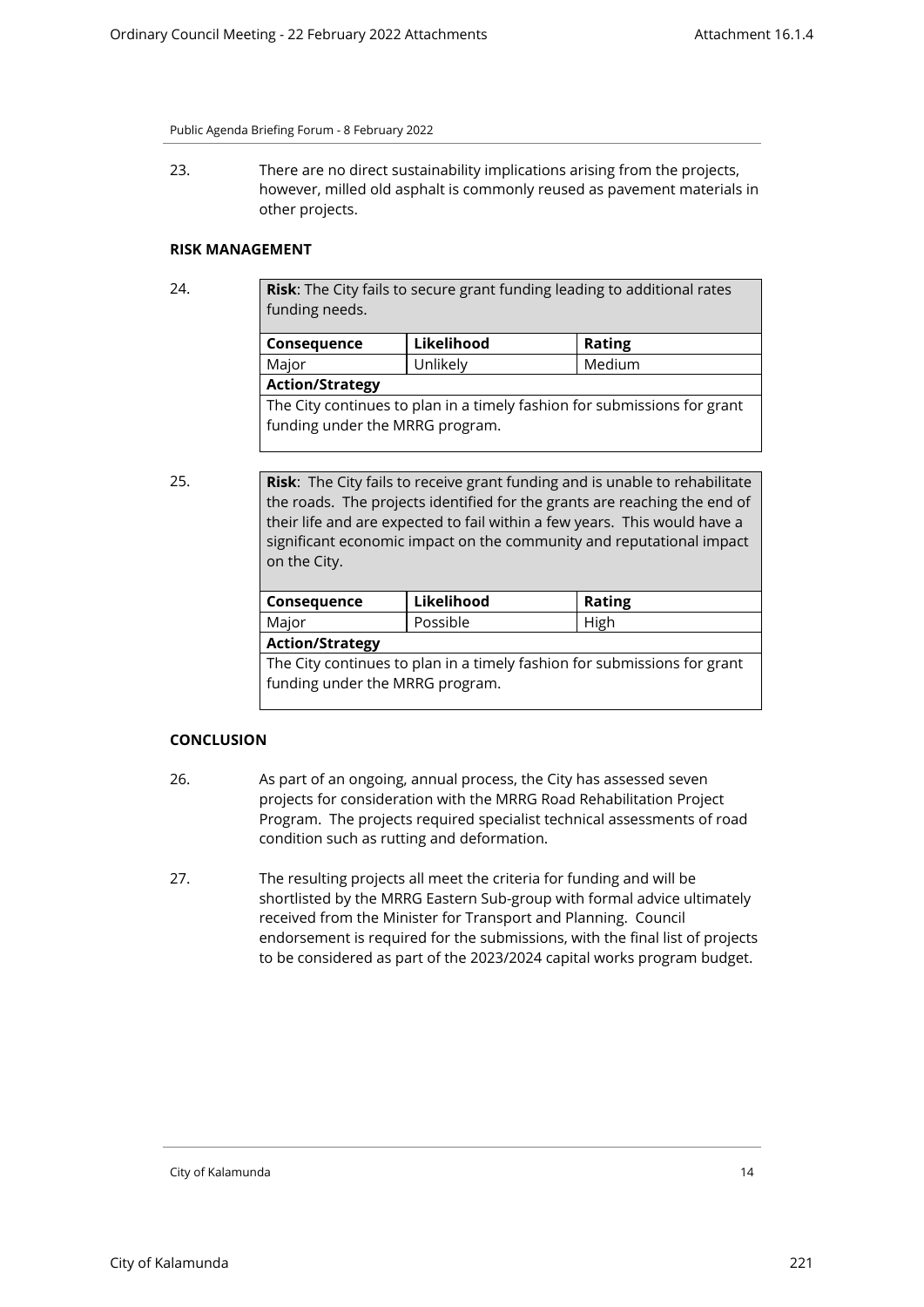# **Voting Requirements: Simple Majority**

# **RECOMMENDATION**

That Council ENDORSE the City of Kalamunda submission of projects for the 2023/2024 Metropolitan Regional Roads Group Road Rehabilitation Projects Program, as set out in Attachment 1.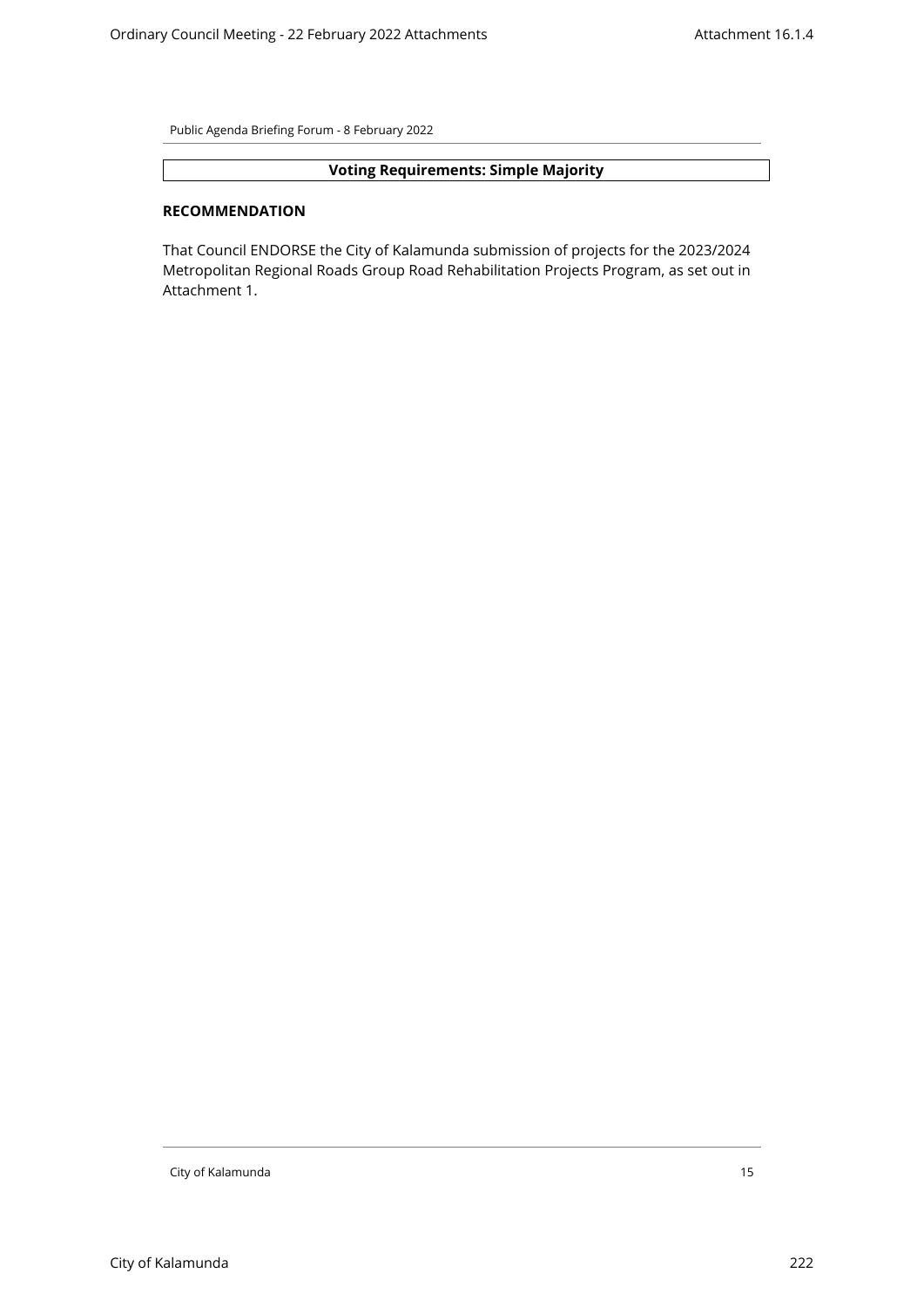# <span id="page-15-0"></span>**10.2.2. Award of RFT 2115- Provision of General Cleaning Services**

Manager Asset & Waste Operations provided a presentation on this report.

A Councillor sought clarity regarding zones and impact on residents. The Manager responded.

*Declaration of financial / conflict of interests to be recorded prior to dealing with each item.*

| Previous Items             | OCM 139/2016                                                                                                                                     |
|----------------------------|--------------------------------------------------------------------------------------------------------------------------------------------------|
| Directorate                | <b>Asset Services</b>                                                                                                                            |
| <b>Business Unit</b>       | Asset Waste & Operations                                                                                                                         |
| File Reference             | AD-TEN-001                                                                                                                                       |
| Applicant                  | N/A                                                                                                                                              |
| Owner                      | N/A                                                                                                                                              |
| Attachments                | Nil                                                                                                                                              |
| Confidential<br>Attachment | Reason for Confidentiality: Local Government Act 1995<br>s5.23(c)                                                                                |
|                            | "a contract entered into, or which may be entered into, by<br>the local government which relates to a matter to be<br>discussed at the meeting." |

# **TYPE OF REPORT**

|   | Advocacy    | When Council is advocating on behalf of the community to<br>another level of government/body/agency                                                                                                                                                                                                                                                                                                                                |
|---|-------------|------------------------------------------------------------------------------------------------------------------------------------------------------------------------------------------------------------------------------------------------------------------------------------------------------------------------------------------------------------------------------------------------------------------------------------|
| Ρ | Executive   | When Council is undertaking its substantive role of direction<br>setting and oversight (e.g., accepting tenders, adopting plans<br>and budgets                                                                                                                                                                                                                                                                                     |
|   | Information | For Council to note                                                                                                                                                                                                                                                                                                                                                                                                                |
|   | Legislative | Includes adopting Local Laws, Town Planning Schemes and<br>Policies. When Council determines a matter that directly<br>impacts a person's rights and interests where the principles of<br>natural justice apply. Examples include town planning<br>applications, building licences, other permits or licences<br>issued under other Legislation or matters that could be<br>subject to appeal to the State Administrative Tribunal |

## **STRATEGIC PLANNING ALIGNMENT**

*Kalamunda Advancing Strategic Community Plan to 2031*

# **Priority 3: Kalamunda Develops**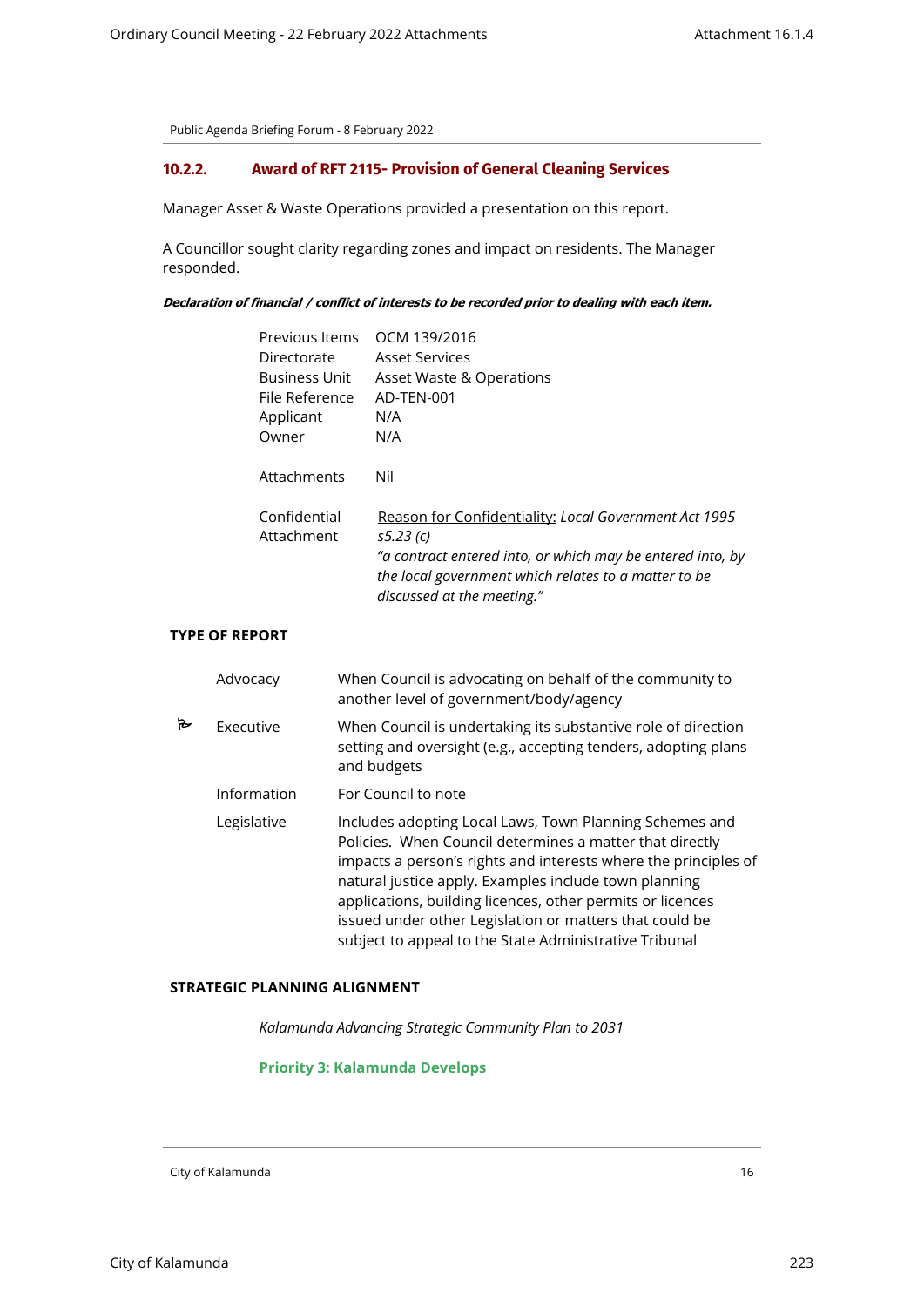expectations.

**Objective 3.2** - To connect community to key centres of activity, employment and quality amenities. **Strategy 3.2.1** - Ensure existing assets are maintained to meet community

**EXECUTIVE SUMMARY**

- 1. The purpose of this report is to consider the award of RFT 2115- Provision of General Cleaning Services.
- 2. It is recommended that that the Council accepts the tender(s) from:
	- a) CSCH Pty Ltd trading as Charles Service Company, ACN 619 947 429 for the cleaning of the South Zone; and
	- b) Office Cleaning Experts Pty Ltd trading as OCE Corporate Cleaning, ACN 082 965 964, for cleaning of the Central Zone including the BBQ's throughout the City as per the schedule of rates set out in the Confidential Attachment 1 to this report.
- 3. The estimated expenditure within this contract is \$650 000 (excl. GST) per annum with an initial term of three years and two further one year extensions at the City of Kalamunda's (City) discretion.

# **BACKGROUND**

- 4. The City sought to engage a suitable Contractor or Contractors for the Provision of General Cleaning Services throughout City owned and operated facilities and assets.
- 5. The services proposed primarily consists of general day to day cleaning to Community Facilities and City occupied facilities as well as all the BBQ's in City parks and reserves.
- 6. The scale of these services are such that they are split into 2 separate contracts South & Central, in order to facilitate a broad as possible range of potential contractors.

# **DETAILS AND ANALYSIS**

7. The Request for Tender (RFT 2115) was issued through the City's E-Tendering website: www.tenderlink.com/kalamunda and by way of an advertisement in the West Australian newspaper on Saturday 16 October 2021. Receipt of Tender submissions closed at 2.00pm AWST Friday 26 November 2021.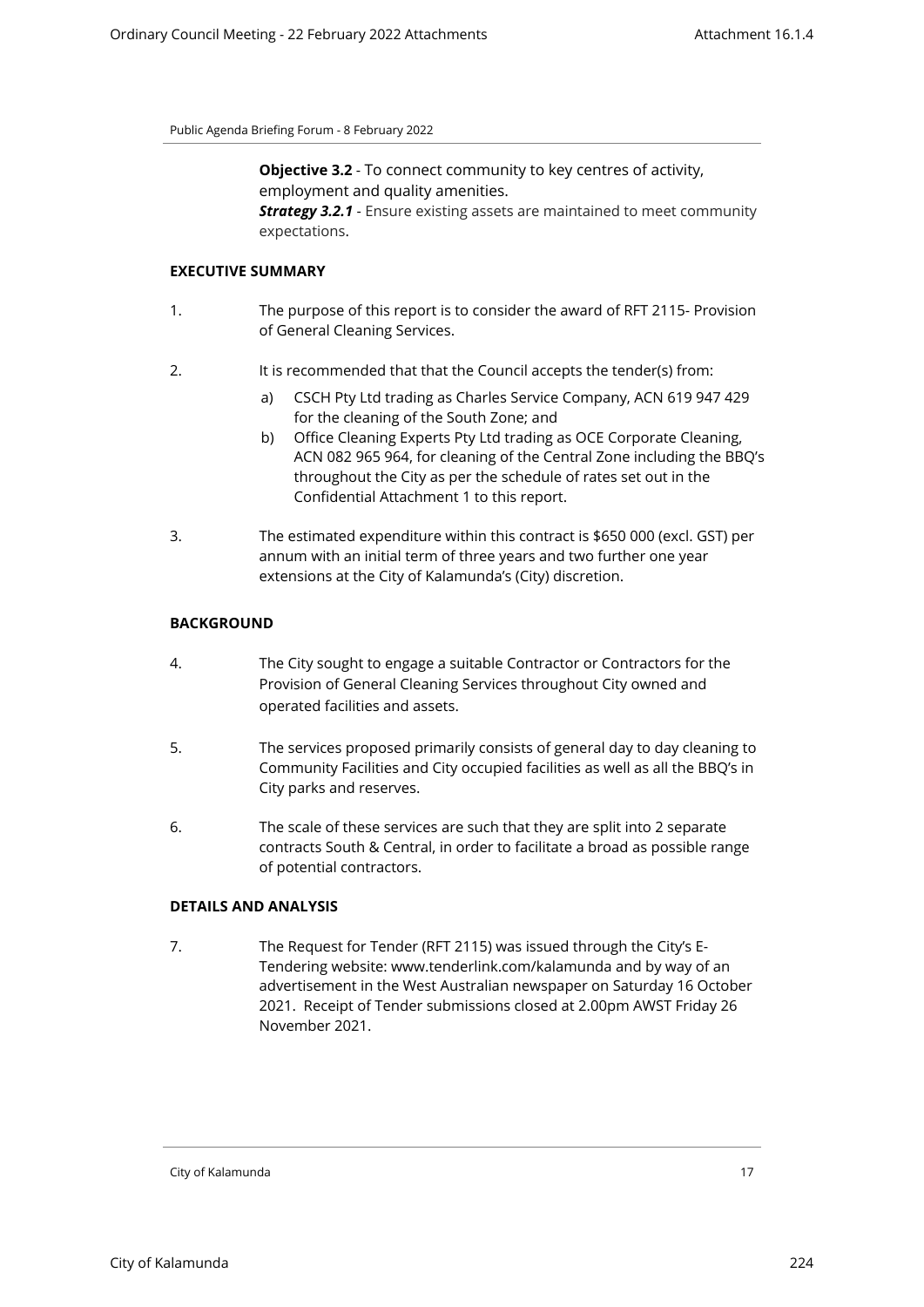- 8. Tender submissions were received from:
	- a) CSCH Pty Ltd trading as Charles Service Company
	- b) GJ & K Cleaning Services Pty Ltd
	- c) Iconic Property Services Pty Ltd
	- d) Office Cleaning Experts Pty Ltd trading as OCE Corporate Cleaning
	- e) Spick & Span Commercial Property Maintenance Pty Ltd
	- f) DMC Cleaning Corporation Pty Ltd
- 9. An Evaluation Panel was convened of suitably qualified City Officers to assess the tenders received.
- 10. Tenders were assessed in a staged process of firstly checking for compliance to matters set out in the tender invitation. Compliant tenders were then assessed against qualitative criteria (again, these were set out in the tender invitation).
- 11. The Qualitative Criteria and weighting were determined as follows:

| <b>Qualitative Criteria</b>       | Weighting |
|-----------------------------------|-----------|
| Relevant Experience               | 20%       |
| Key Personnel Skills & Experience | 25%       |
| Tenderer's Resources              | 20%       |
| Demonstrated Understanding        | 30%       |
| Local Benefits                    | 5%        |

12. All tender submissions met the compliance criteria and then were assessed against the qualitative criteria.

> The Tender Assessment Panel determined that a Qualitative Pass Mark (QPM) of 60% would be set for the tender of this nature.

- 13. Of the six tender submissions only four met the required QPM of 60% or above and progressed to the next stage. These tenderers were, CSCH Pty Ltd trading as Charles Service Company, Office Cleaning Experts trading as OCE Corporate Cleaning, Spick and Span Commercial Property Maintenance Pty Ltd and Iconic Property Services Pty Ltd.
- 14. A price assessment was then undertaken to determine the best value for money outcome for the City.
- 15. The Tender Evaluation Report is provided as Confidential Attachment 1 to this report.
- 16. The recommended tenderers submissions best satisfied the City's requirements by: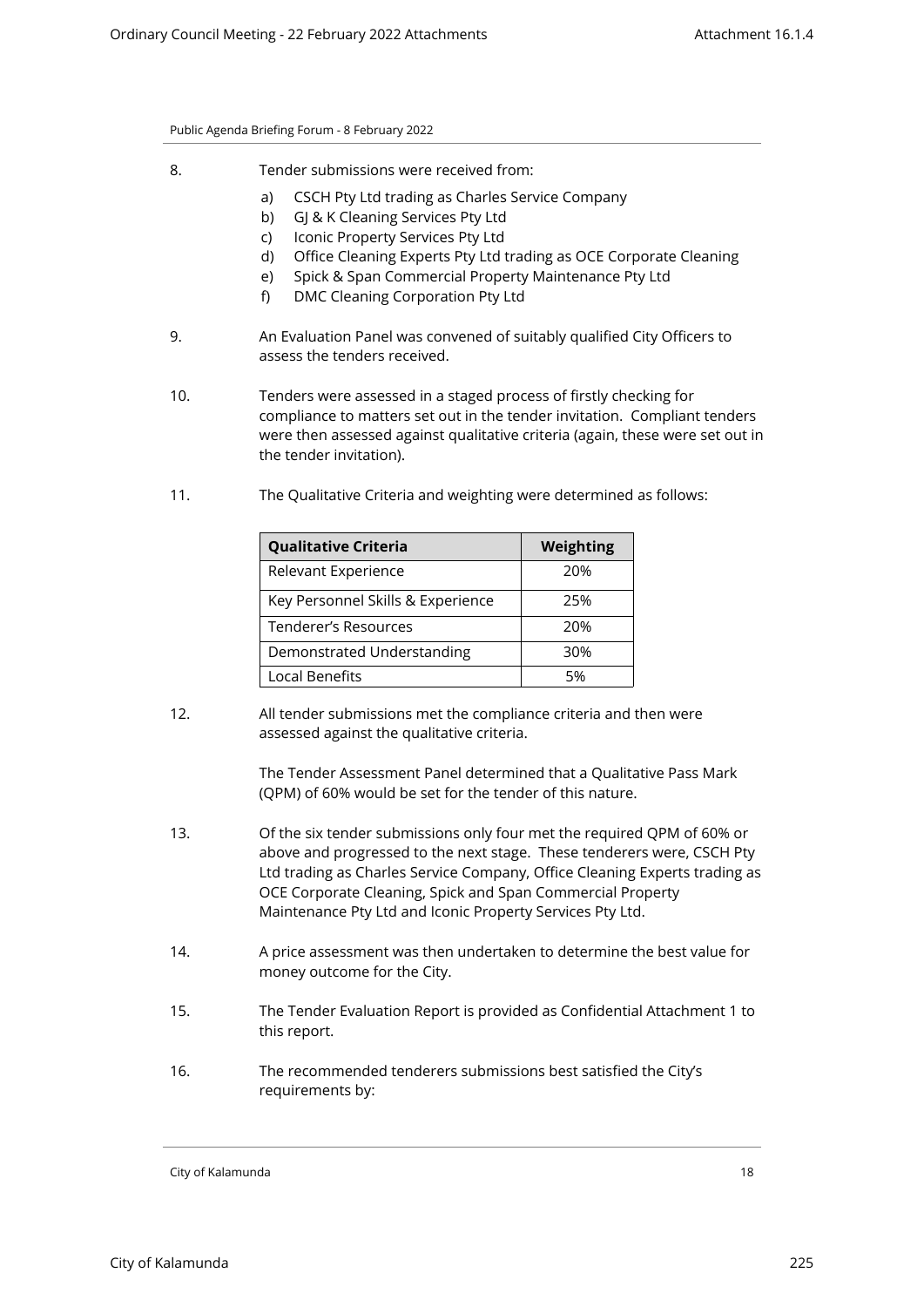- a) meeting or exceeding the qualitative assessment benchmark;
- b) proven capacity and capability to provide general cleaning services throughout the City;
- c) have the skills and experience to carry out all general cleaning services requested in this contract;
- d) Available 24/7 for emergency works; and
- e) providing the best value for money outcome.
- 17. Of the four qualifying and compliant qualitative tender responses, CSCH Pty Ltd trading as Charles Service Company and Office Cleaning Experts trading as OCE Corporate Cleaning provided the lowest total value for the required services.
- 18. The Evaluation Panel recommends the City separate the Central and South Zone for ensuring best value for money and best possible coverage through the City, especially in the current environment.

Recommendation as follows:

- a) that the contract for RFT 2115- Provision of General Cleaning Services be awarded to CSCH Pty Ltd trading as Charles Service Company for the cleaning to all facilities within the South Zone; and
- b) Office Cleaning Experts Pty Ltd trading as OCE Corporate Cleaning for the cleaning of all facilities and BBQ's within the Central area as set out in Confidential Attachment 1.

#### **APPLICABLE LAW**

19. Section 3.57 of *Local Government Act 1995*. Part 4 of the *Local Government (Functions and General) Regulations 1996.*

# **APPLICABLE POLICY**

20. Policy C-PP01 – Purchasing has been followed and complied with.

# **FINANCIAL CONSIDERATIONS**

21. The use of cleaning services under this contract will form part of approved annual budgets in Building Maintenance.

#### **SUSTAINABILITY**

22. Clause 2.20 of the tender request states all consumables must be environmentally friendly, child safe and economical cleaning products for the cleaning of premises so that activities are manage in a way to avoid or minimise the potential for air, water, and soil pollution.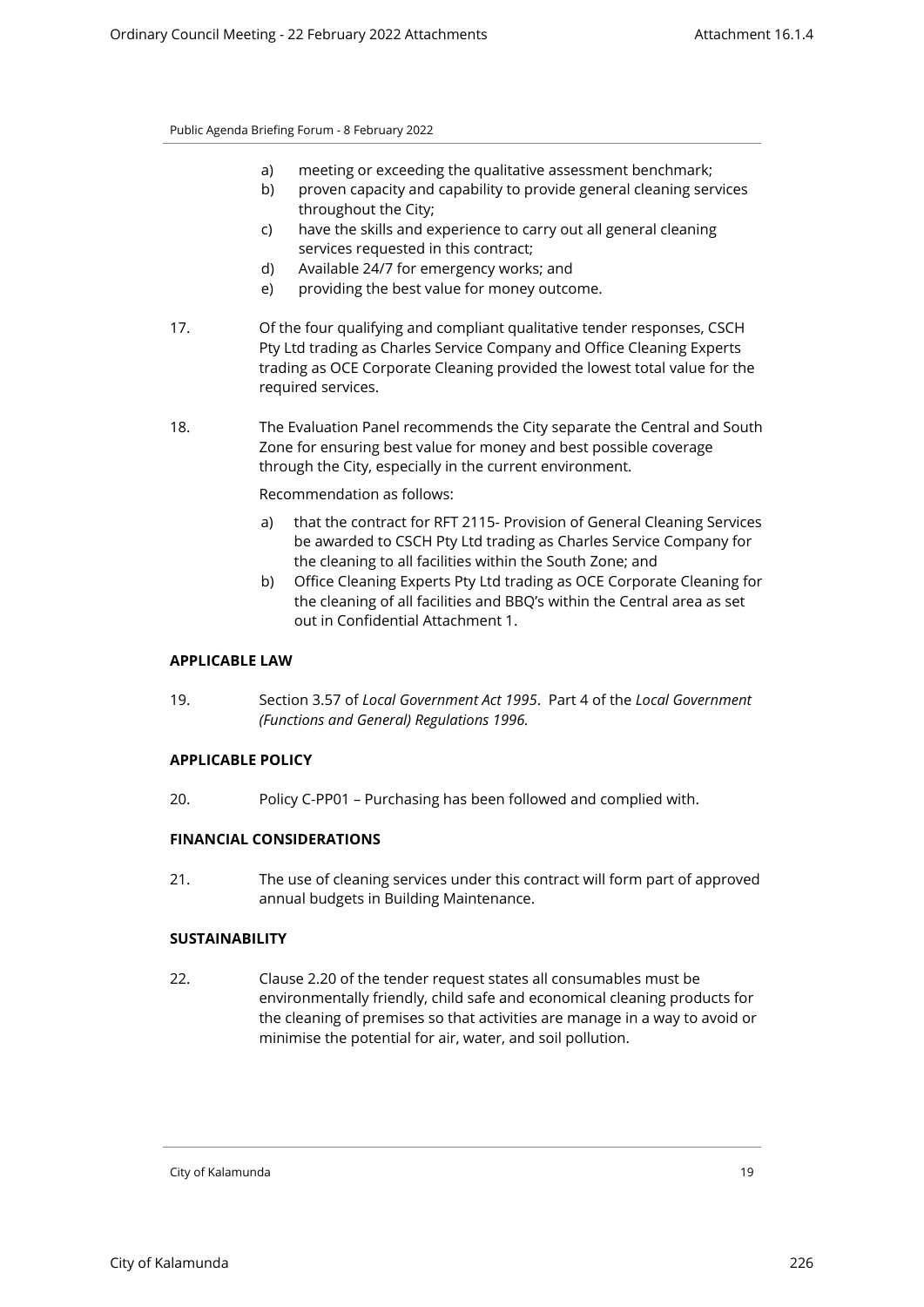23. Clause 4.4 (4.4.1 to 4.4.4), of the tender request states that the awarded contractor(s) will comply with all statutes, regulations and by-laws relating to the protection of the environment.

# **RISK MANAGEMENT**

| 24. | Risk: The Contractor(s) fails to provide skilled and experienced          |                                                                         |                                                                            |  |  |  |
|-----|---------------------------------------------------------------------------|-------------------------------------------------------------------------|----------------------------------------------------------------------------|--|--|--|
|     | personnel to complete scope of works as set out in this request (in       |                                                                         |                                                                            |  |  |  |
|     |                                                                           |                                                                         | terms of time and quality) leading an increased safety risk to the public, |  |  |  |
|     |                                                                           | City staff and pest infestations through public and staffed facilities. |                                                                            |  |  |  |
|     | Consequence                                                               | Likelihood                                                              | <b>Rating</b>                                                              |  |  |  |
|     | Significant                                                               | Possible                                                                | High                                                                       |  |  |  |
|     | <b>Action/Strategy</b>                                                    |                                                                         |                                                                            |  |  |  |
|     | a)                                                                        | Ensure that City's expectations and the scope of works are clearly      |                                                                            |  |  |  |
|     |                                                                           | communicated at the start up meeting.                                   |                                                                            |  |  |  |
|     | b)                                                                        | Ensure regular inspections are done to ensure Contractor(s) KPI's       |                                                                            |  |  |  |
|     | are met.                                                                  |                                                                         |                                                                            |  |  |  |
|     | Address any issues immediately.<br>C)                                     |                                                                         |                                                                            |  |  |  |
|     |                                                                           |                                                                         |                                                                            |  |  |  |
| 25. | <b>Risk:</b> The City fails to implement a cleaning contract will lead to |                                                                         |                                                                            |  |  |  |
|     | unsanitary facilities and working conditions. Can also damage the City's  |                                                                         |                                                                            |  |  |  |
|     | reputation as our facilities will not comply or present in an appropriate |                                                                         |                                                                            |  |  |  |
|     | or acceptable standard. Failing to provide a clean and safe working       |                                                                         |                                                                            |  |  |  |
|     | space for staff will also lead OHS issues, especially in the current      |                                                                         |                                                                            |  |  |  |
|     | (COVID) environment.                                                      |                                                                         |                                                                            |  |  |  |
|     | Consequence                                                               | Likelihood                                                              | <b>Rating</b>                                                              |  |  |  |
|     | Significant                                                               | Likely                                                                  | Extreme                                                                    |  |  |  |
|     | <b>Action/Strategy</b>                                                    |                                                                         |                                                                            |  |  |  |
|     | The recommendation is that the City engages suitable contractors<br>a)    |                                                                         |                                                                            |  |  |  |
|     | to provide this service.                                                  |                                                                         |                                                                            |  |  |  |
|     | It is not recommended that the City undertakes these works in<br>b)       |                                                                         |                                                                            |  |  |  |
|     | house as it would not be cost efficient.                                  |                                                                         |                                                                            |  |  |  |

#### **CONCLUSION**

26. The delivery of Tender RFT 2115 - Provision of General Cleaning Services will allow the City to carry out regular/ day to day cleaning, any additional or specials cleaning the City may require as well as periodical cleaning that may be required by various departments throughout the City. The City is satisfied that the recommended tenderers have the capability, capacity, along with experienced staff and resources available to provide the City with the required general cleaning services.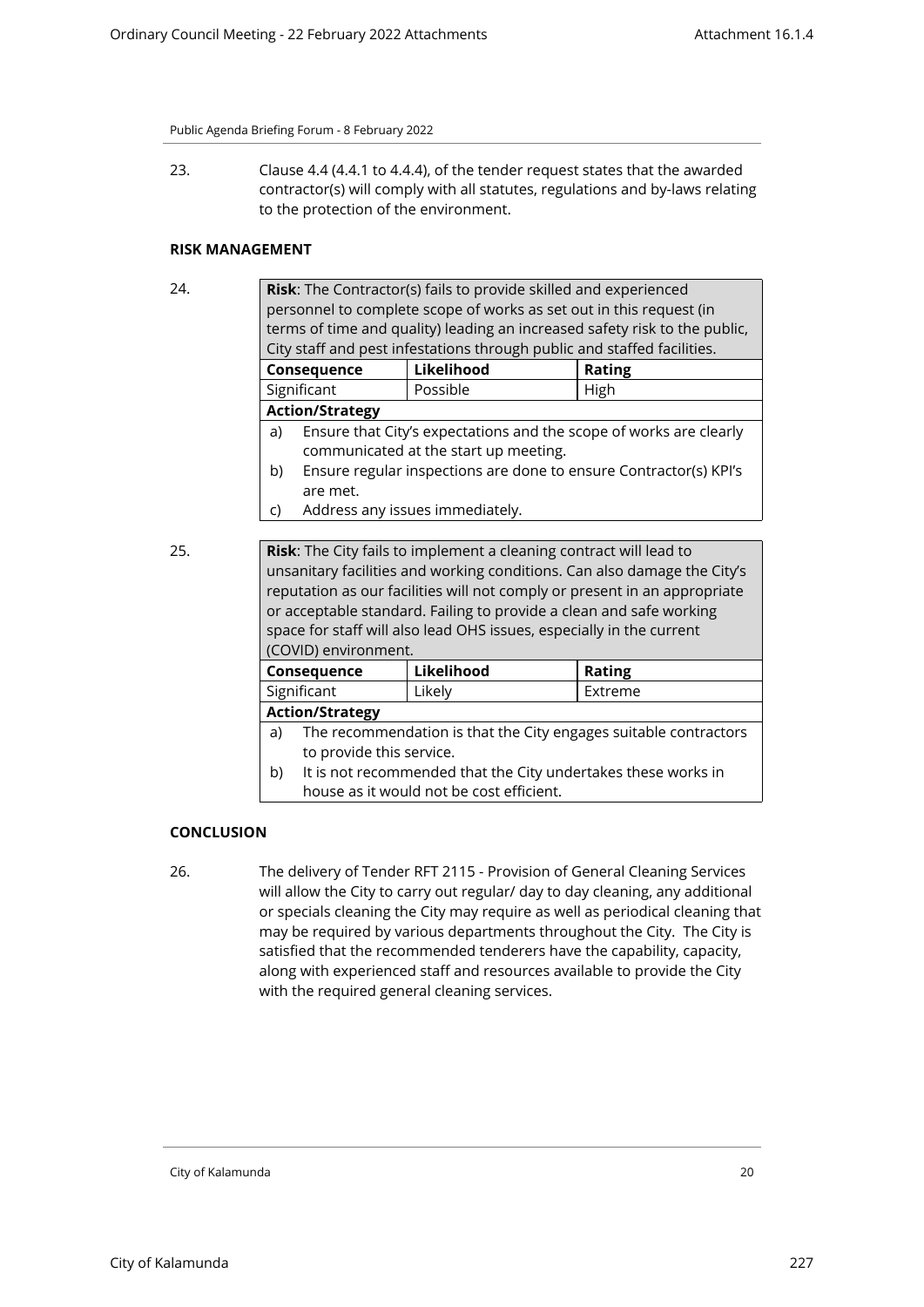#### **Voting Requirements: Simple Majority**

#### **RECOMMENDATION**

That Council ACCEPT the tender RFT 2115 - Provision of General Cleaning Services to provide general cleaning services, periodical cleaning and any other cleaning requirements as directed by the City of Kalamunda from CSCH Pty Ltd trading as Charles Services Company ACN 619 947 429 for cleaning of the South Zone, and Office Cleaning Experts Pty Ltd trading as OCE Corporate Cleaning ACN 082 965 964 for the cleaning of the Central zone including all the BBQ's throughout the City as set out in Confidential Attachment 1,for the initial three-year contract with two further one-year extensions at the sole discretion of the City of Kalamunda.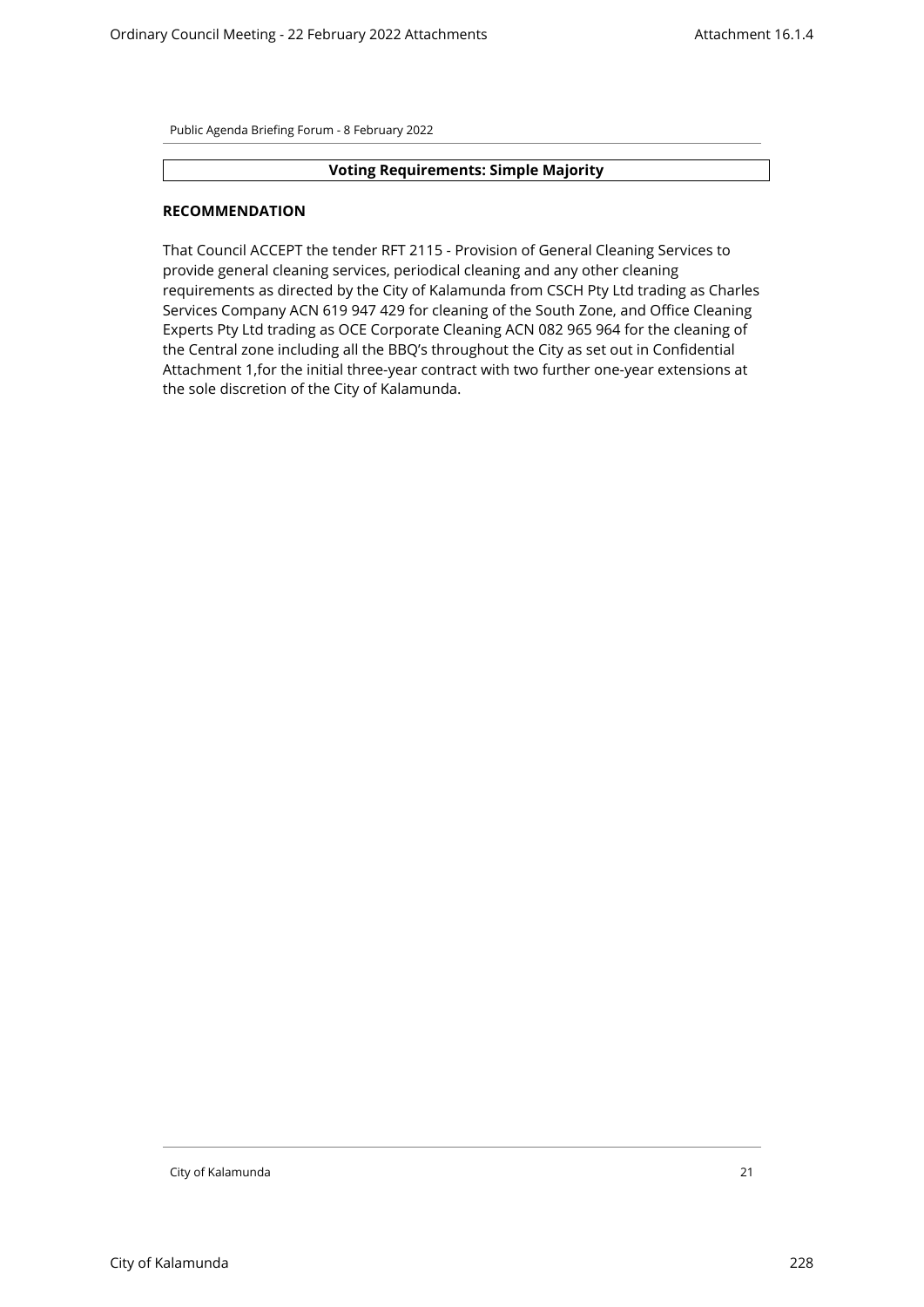#### <span id="page-21-2"></span><span id="page-21-1"></span><span id="page-21-0"></span>**10.3. Corporate Services Reports**

# **10.4. Office of the CEO Reports**

# **10.4.1. Request for Naming of Park - Mr Noel Morich**

The Manager Customer & PR provided a presentation on this report.

Councillors sought clarity regarding process. The Manager answered.

Public Statements were given by Mr Noel Morich Jr and Mr Terry Morich in support of the recommendation.

#### *Declaration of financial / conflict of interests to be recorded prior to dealing with each item.*

| Previous<br>Items                       |                   |                                                |
|-----------------------------------------|-------------------|------------------------------------------------|
| Directorate                             |                   | Office of the CFO                              |
| Customer and PR<br><b>Business Unit</b> |                   |                                                |
| File Reference                          |                   |                                                |
| Applicant                               | City of Kalamunda |                                                |
| Owner                                   |                   |                                                |
| Attachments                             | 1.                | SE O 18157 P 0421111815250 [10.4.1.1 - 1 page] |
|                                         | 2.                | bush tucker [10.4.1.2 - 1 page]                |
|                                         | 3.                | bush tucker 2 [10.4.1.3 - 1 page]              |
|                                         |                   |                                                |

4. Further detail on the Life of Noel Morich [**10.4.1.4** - 6 pages]

# **TYPE OF REPORT**

| Advocacy    | When Council is advocating on behalf of the community to<br>another level of government/body/agency                                                                                                                                                                                                                                                                                                                                |
|-------------|------------------------------------------------------------------------------------------------------------------------------------------------------------------------------------------------------------------------------------------------------------------------------------------------------------------------------------------------------------------------------------------------------------------------------------|
| Executive   | When Council is undertaking its substantive role of direction<br>setting and oversight (eg accepting tenders, adopting plans<br>and budgets                                                                                                                                                                                                                                                                                        |
| Information | For Council to note                                                                                                                                                                                                                                                                                                                                                                                                                |
| Legislative | Includes adopting Local Laws, Town Planning Schemes and<br>Policies. When Council determines a matter that directly<br>impacts a person's rights and interests where the principles of<br>natural justice apply. Examples include town planning<br>applications, building licences, other permits or licences<br>issued under other Legislation or matters that could be<br>subject to appeal to the State Administrative Tribunal |

## **STRATEGIC PLANNING ALIGNMENT**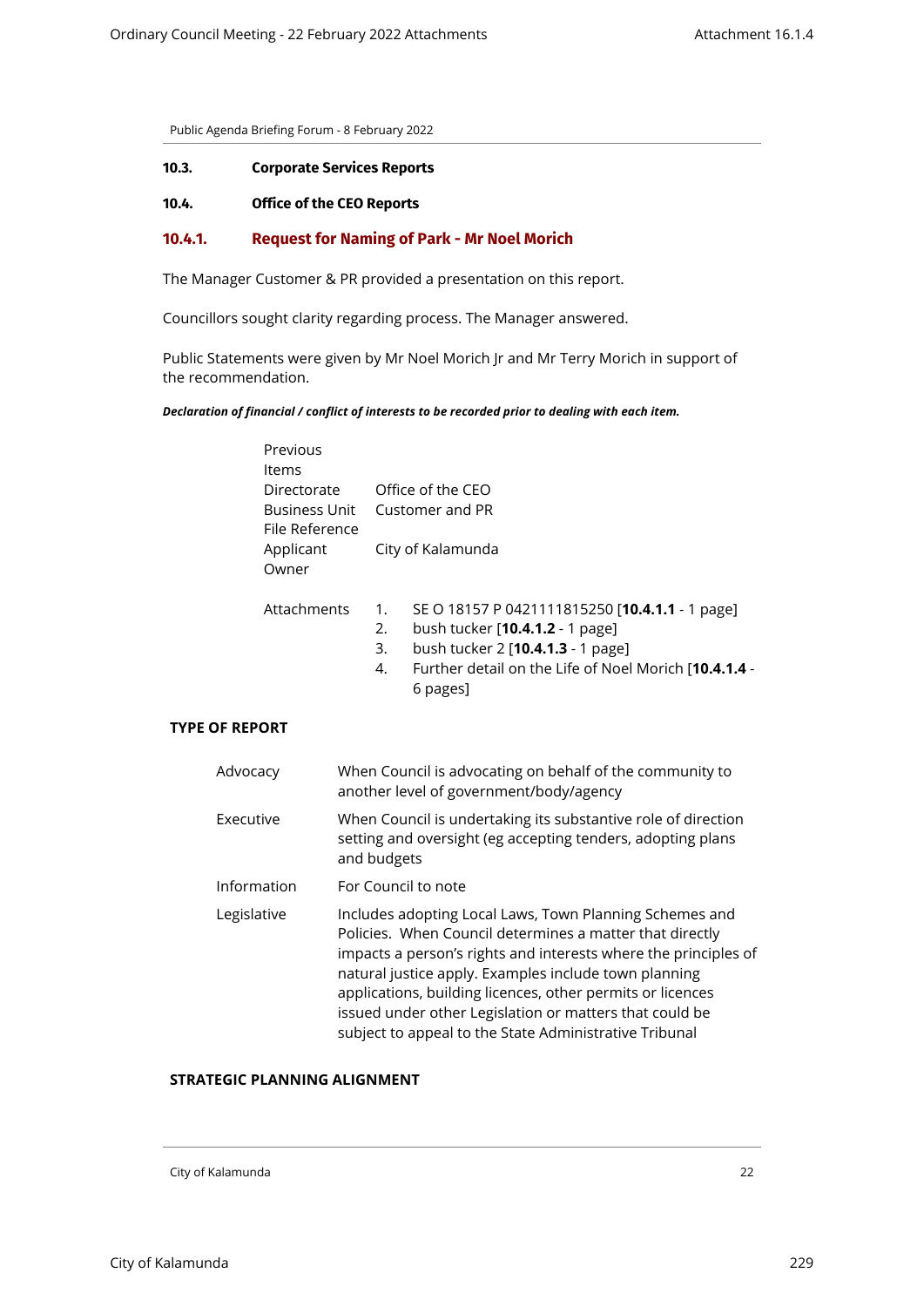*Kalamunda Advancing Strategic Community Plan to 2031*

#### **Priority 1: Kalamunda Cares and Interacts**

**Objective 1.1** - To be a community that advocates, facilities and provides quality lifestyles choices.

*Strategy 1.1.2* - Empower, support and engage all of the community.

#### **Priority 1: Kalamunda Cares and Interacts**

**Objective 1.3** - To support the active participation of local communities. *Strategy 1.3.1* - Support local communities to connect, grow and shape the future of Kalamunda.

#### **Priority 4: Kalamunda Leads**

**Objective 4.1** - To provide leadership through transparent governance. *Strategy 4.1.1* - Provide good governance.

#### **Priority 4: Kalamunda Leads**

**Objective 4.2** - To proactively engage and partner for the benefit of community. *Strategy 4.2.1* - Actively engage with the community in innovative ways.

# **EXECUTIVE SUMMARY**

- 1. The purpose of this report is for council to consider a request for the naming of a Park after a well-respected member of the City of Kalamunda (City) community.
- 2. The family of the late Noel Morich who was a respected Aboriginal Elder has submitted the request for a portion of land in the Hales Estate, Forrestfield to be named after him.
- 3. The report recommends endorsement of the naming for the purpose of public advertising.

# **BACKGROUND**

- 4. Council recently adopted a Policy Governance 19 Naming of Parks, Reserves, Streets and Infrastructure, to assist in considering such requests.
- 5. The City received the request from the family of the Late Mr Noel Morich to name a Park after Noel.

# **DETAILS AND ANALYSIS**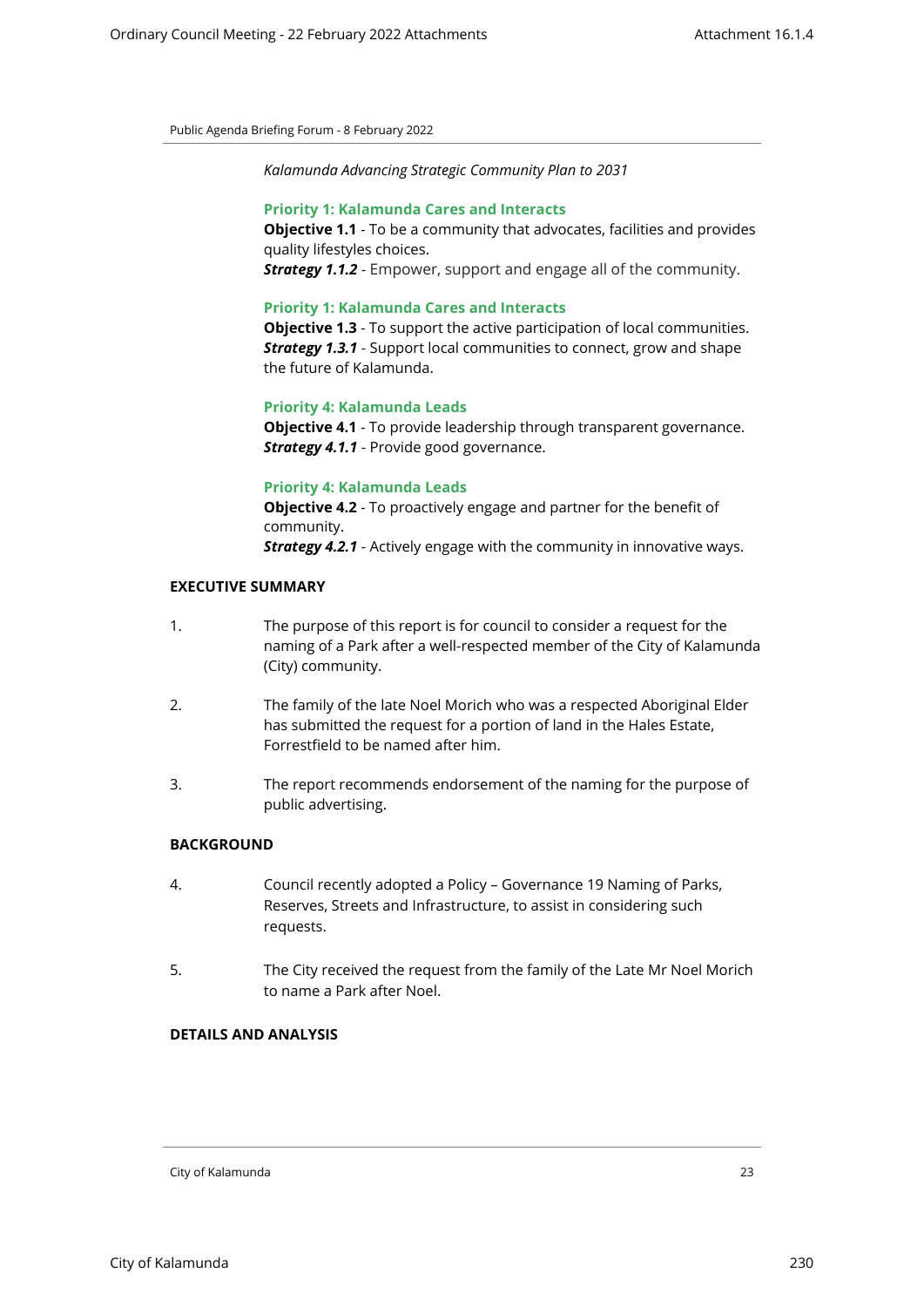- 6. Mr Bernard (Noel) Morich was born on 30 January 1944 and moved to Forrestfield in 1979. He passed away in 2016 at the age of 72. His wife still resides at the family home.
- 7. Noel was employed at the Education Department, he worked as the sole Aboriginal Liaison Officer in the Perth Metropolitan Area, including schools in the district.
- 8. In this work he played a vital role in teaching culture and supporting Aboriginal Students attending schools throughout Perth.
- 9. In his later years he was involved in many Welcome to Country's, Heritage work and was a part of the Whadjuk Working Party from the early 2000's. This group undertook significant work with the City as a part of the development undertaken at the Hartfield Park Maamba site
- 10. The family has requested the site bordered by Koda Mews and Crimson Boulevard in Forrestfield be named Noel Morich Reserve.
- 11. The Reserve (53723) is officially unnamed with Landgate having been newly created as a part of the Hales Estate.
- 12. It is currently referred to, based on the road it is on, as 'Koda Mews reserve' however this is not an official name.
- 13. The name must adhere to the requirements of Policies and Standards for Geographical Standards for Geographical Naming in Western Australia.
- 14.



15. Mr Morich is considered a figure of local historical note and the City supports the naming of the site in recognition of the significant work he has undertaken in teaching Aboriginal history, heritage and culture in the district for close to 40 years. Additional information is provided in Attachments 2 – 4.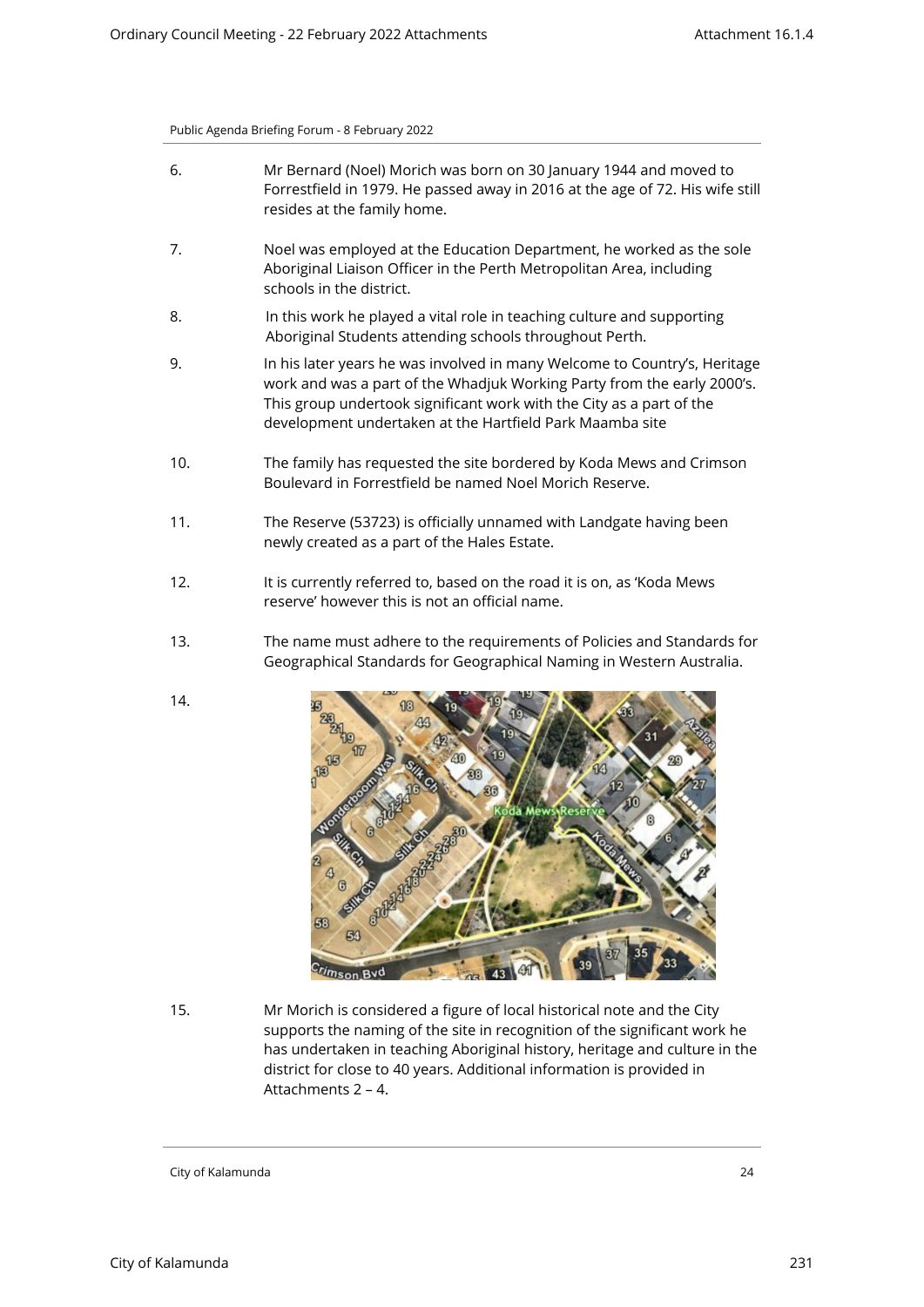16. The request has been assessed in accordance with Council Policy Governance 19: Naming of Parks, Reserves, Streets and Infrastructure.

# **APPLICABLE LAW**

- 17. *Local Government Act 1995.*
- 18. Section 26 and 26A of the *Land Administration Act 1997*.

## **APPLICABLE POLICY**

- 19. Governance 19 Naming of Parks, Reserves, Streets and Infrastructure.
- 20. City of Kalamunda Reconciliation Action Plan

## **STAKEHOLDER ENGAGEMENT**

- 21. The family of Mr Morich are supportive of the naming request.
- 22. The City has also received a letter of support (Attachment 1) from the Hon Ken Wyatt MP who worked with Mr Morich in his career at the Department of Education.
- 23. The City would be required to engage with the community by undertaking public consultation, supported by advertising across a range of mediums.
- 24. Community support for the name would be required for Landgate to give consideration to the proposal.

#### **FINANCIAL CONSIDERATIONS**

25. Public advertising will cost \$300.

#### **SUSTAINABILITY**

26. Nil.

#### **RISK MANAGEMENT**

```
27. Risk: Community may not agree with the name.
```

| <b>Consequence</b> | Likelihood | <b>Rating</b> |
|--------------------|------------|---------------|
| Moderate           | Unlikely   | Low           |

City of Kalamunda 25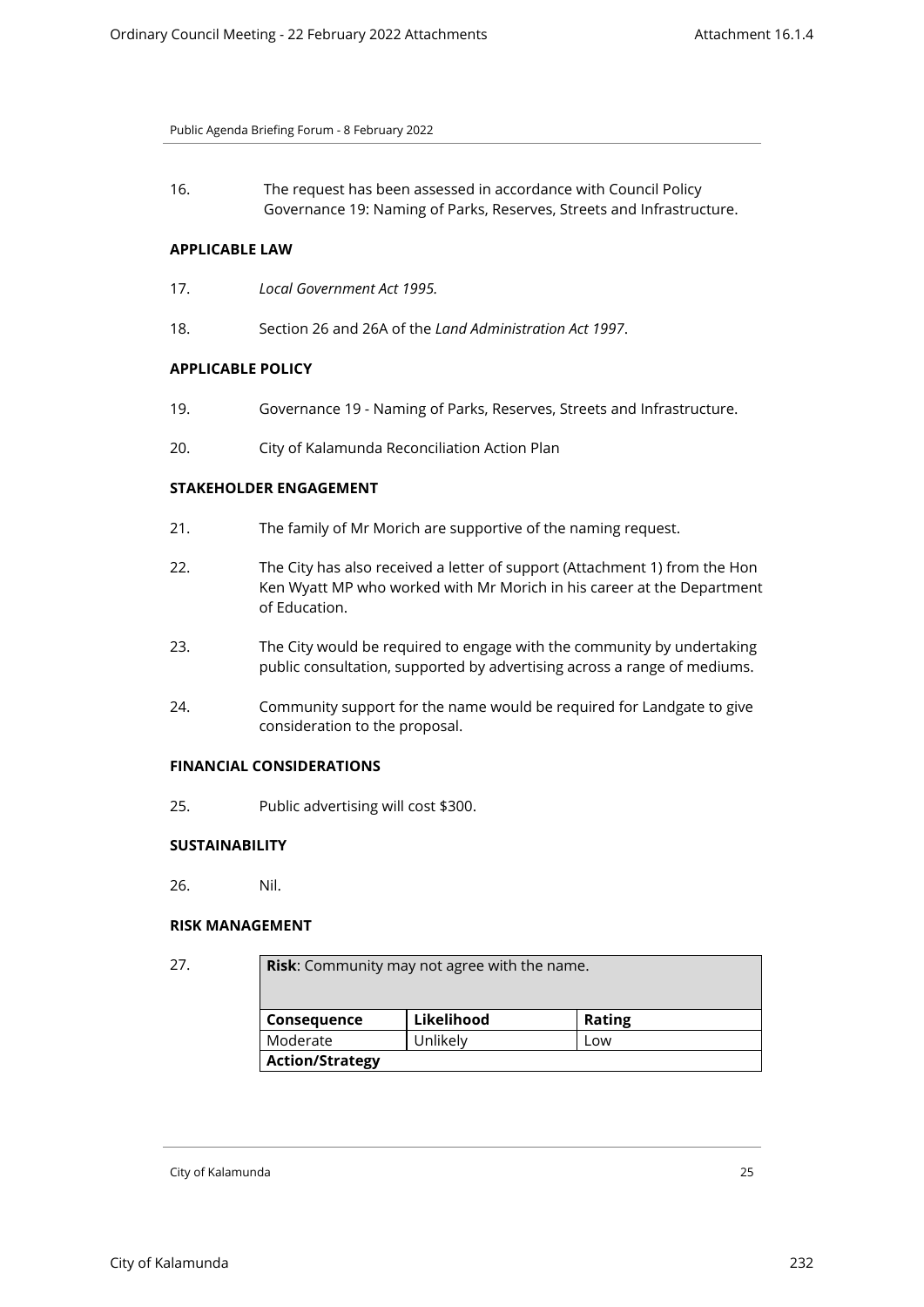Undertake broader community consultation.

#### **CONCLUSION**

- 28. Mr Morich dedicated close to 40 years to the district, teaching culture and history and has made a significant contribution to the region.
- 29. There is substantial evidence of works undertaken by Mr Morich for the benefit of the community.

# **Voting Requirements: Simple Majority**

#### **RECOMMENDATION**

That Council ENDORSE the naming of "Noel Morich Park", at Reserve 53723, the site bounded by Koda Mews and Crimson Boulevard in Forrestfield for the purposes of public advertising and report to Council on the outcome.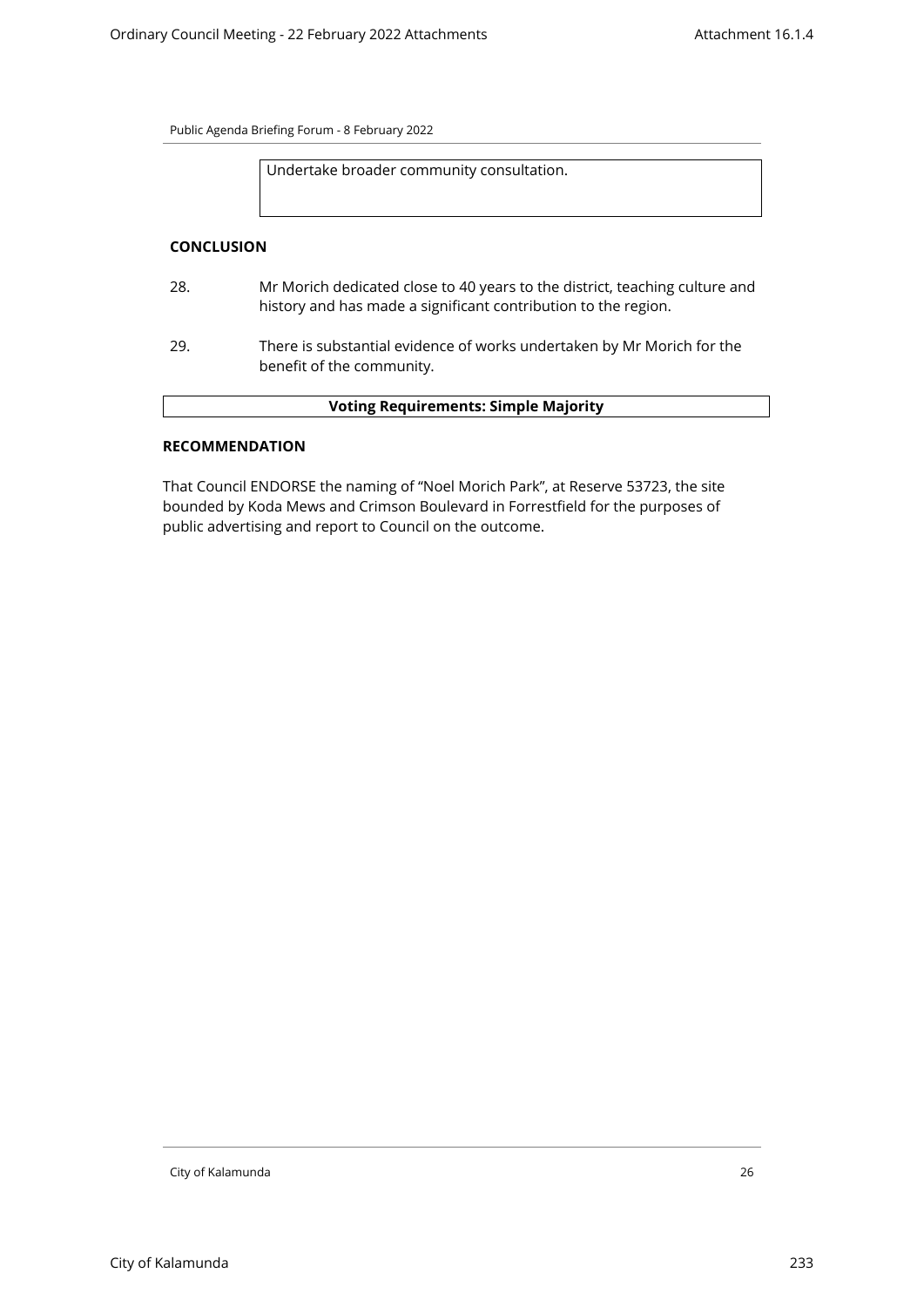# <span id="page-26-0"></span>**10.4.2. Kalamunda Agricultural Society Memorandum of Understanding**

The Manager Customer & PR provided a presentation on this report.

Councillors sought clarity regarding MOU and the impacts on the length and funding. The Manager answered.

Mr Wayne Garwood provided a Public Statement in support of the recommendation. Councillors asked Mr Garwood questions and answers were provided

#### *Declaration of financial / conflict of interests to be recorded prior to dealing with each item.*

| Previous       |    |                                             |
|----------------|----|---------------------------------------------|
| Items          |    |                                             |
| Directorate    |    | Office of the CEO                           |
| Business Unit  |    | Customer and PR                             |
| File Reference |    |                                             |
| Applicant      |    | Kalamunda & District Agricultural Society   |
| Owner          |    |                                             |
|                |    |                                             |
| Attachments    | 1. | Kalamunda Show MOU 22 [10.4.2.1 - 20 pages] |

## **TYPE OF REPORT**

|   | Advocacy    | When Council is advocating on behalf of the community to<br>another level of government/body/agency                                                                                                                                                                                                                                                                                                                                |
|---|-------------|------------------------------------------------------------------------------------------------------------------------------------------------------------------------------------------------------------------------------------------------------------------------------------------------------------------------------------------------------------------------------------------------------------------------------------|
| ь | Executive   | When Council is undertaking its substantive role of direction<br>setting and oversight (eg accepting tenders, adopting plans<br>and budgets                                                                                                                                                                                                                                                                                        |
|   | Information | For Council to note                                                                                                                                                                                                                                                                                                                                                                                                                |
|   | Legislative | Includes adopting Local Laws, Town Planning Schemes and<br>Policies. When Council determines a matter that directly<br>impacts a person's rights and interests where the principles of<br>natural justice apply. Examples include town planning<br>applications, building licences, other permits or licences<br>issued under other Legislation or matters that could be<br>subject to appeal to the State Administrative Tribunal |

#### **STRATEGIC PLANNING ALIGNMENT**

*Kalamunda Advancing Strategic Community Plan to 2031*

#### **Priority 1: Kalamunda Cares and Interacts**

**Objective 1.1** - To be a community that advocates, facilities and provides quality lifestyles choices.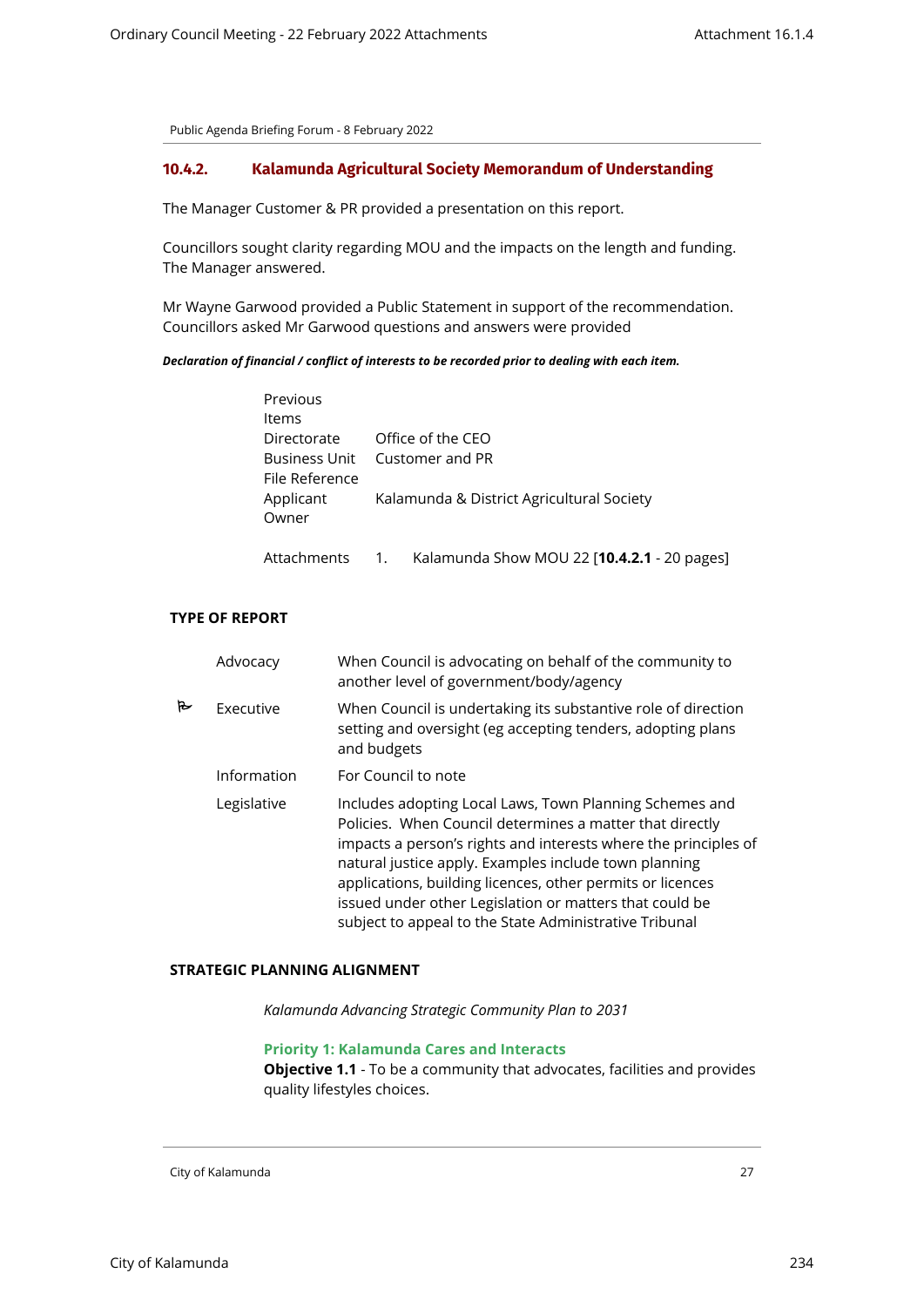*Strategy 1.1.2* - Empower, support and engage all of the community.

# **Priority 1: Kalamunda Cares and Interacts**

**Objective 1.2** - To provide a safe and healthy environment for community to enjoy.

**Strategy** - 1.2.3 Provide high quality and accessible recreational and social spaces and facilities.

*Strategy 1.2.2* - Advocate and promote healthy lifestyle choices by encouraging the community to become more active citizens. *Strategy - 1.2.1* Facilitate a safe community environment.

#### **Priority 1: Kalamunda Cares and Interacts**

**Objective 1.3** - To support the active participation of local communities. *Strategy 1.3.1* - Support local communities to connect, grow and shape the future of Kalamunda.

*Strategy 1.3.2* - Encourage and promote the active participation in social and cultural events in the City of Kalamunda.

# **Priority 4: Kalamunda Leads**

**Objective 4.2** - To proactively engage and partner for the benefit of community.

*Strategy 4.2.1* - Actively engage with the community in innovative ways. *Strategy 4.2.2* - Increase advocacy activities and develop partnerships to support growth and reputation.

# **EXECUTIVE SUMMARY**

- 1. The purpose of this report is for Council to consider a draft Memorandum of Understanding (MOU) with the Kalamunda and Districts Agricultural Society (KDAS).
- 2. The City of Kalamunda (City) has been a long-time supporter of the KDAS in its delivery of the annual Kalamunda Agricultural Show at Kostera Oval.
- 3. The recommendation is to approve the Memorandum of Understanding.

#### **BACKGROUND**

- 4. Originally the Agricultural Society owned the Agricultural Hall and the Grounds (now Kostera Oval).
- 5. In 1922 the Agricultural Society found they could not finance the upkeep of the Hall and grounds and the decision was made to hand the Hall and grounds to the Darling Range Road Board.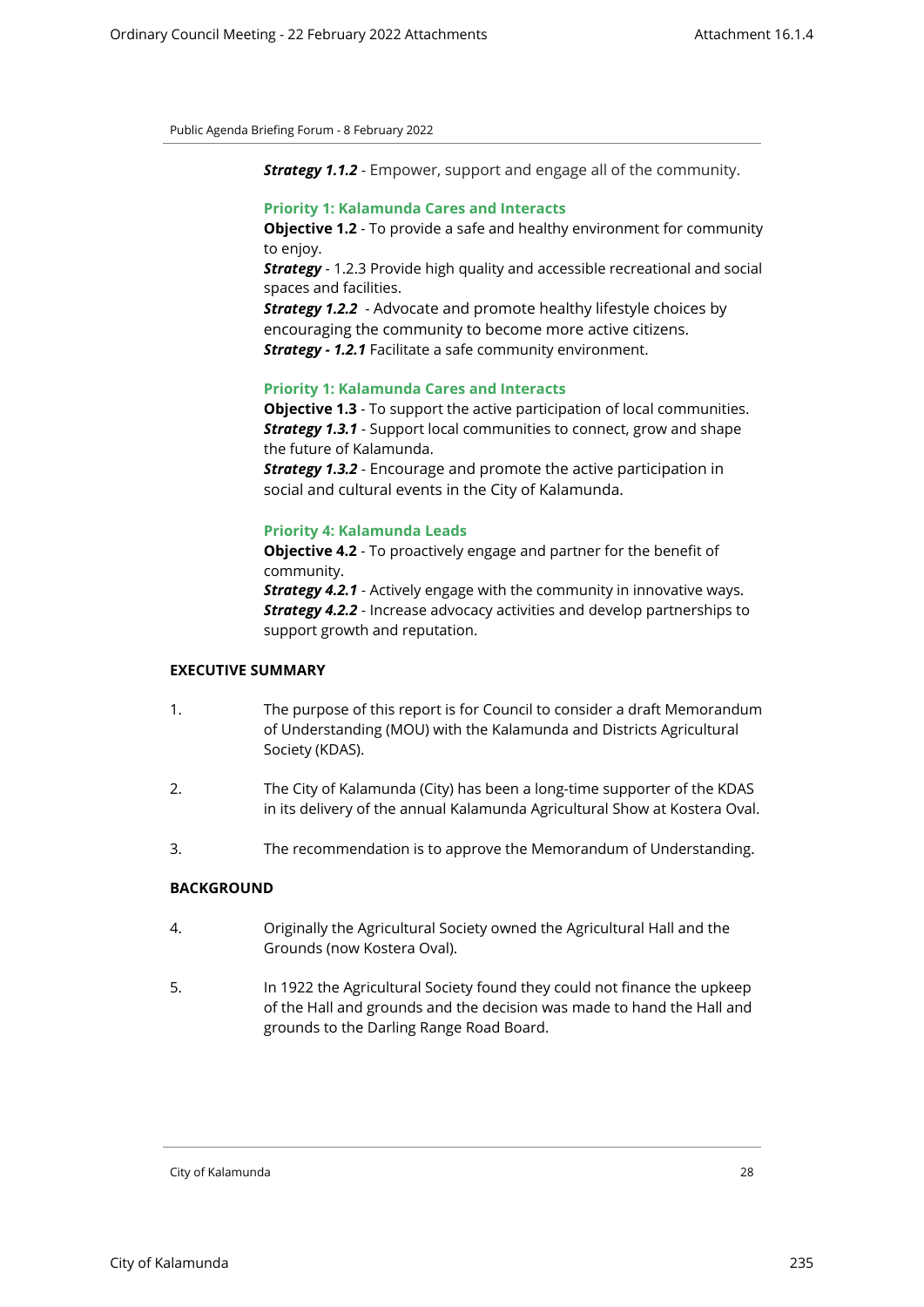- 6. In 1961 the current name 'Kalamunda and Districts Agricultural Society' became the permanent name of the KAS, who operate both the Kalamunda Show and the Spring Flower Show.
- 7. The Show is now entirely organised by the KDAS. In recent years, the Show has shown a resurgence amongst the community with strong attendances and attracts many visitors from outside the district.
- 8. In 2022 the 122<sup>nd</sup> Kalamunda Show will be held. The Show has operated since 1898, with only a couple of years missed in continuous operation, most recently as a result of COVID-19.

# **DETAILS AND ANALYSIS**

9. The Memorandum of Understanding is designed to ensure there is clear guidance on the responsibilities of the KDAS and the City in respect to the grounds, agreements to utilise Kostera Oval and the Kalamunda Performing Arts Centre, storage of equipment, and associated items.

#### **APPLICABLE LAW**

10. *Local Government Act 1995.* 

#### **APPLICABLE POLICY**

11. Service 06 - Events Sponsorship and Donations

#### **STAKEHOLDER ENGAGEMENT**

- 12. The City has worked with the KDAS in the development of the MOU.
- 13. The KDAS are supportive of the MOU.

# **FINANCIAL CONSIDERATIONS**

14. Any financial support is subject to the Annual Budget process.

#### **SUSTAINABILITY**

15. The KDAS work each year to ensure they have a strong base of support, volunteers, other funding sources (sponsorships and donations) to ensure it is sustainable.

#### **RISK MANAGEMENT**

16. **Risk**: The City does not enter into a Memorandum of Understanding with the Kalamunda & Districts Agricultural Society and therefore parties responsibilities are not clear.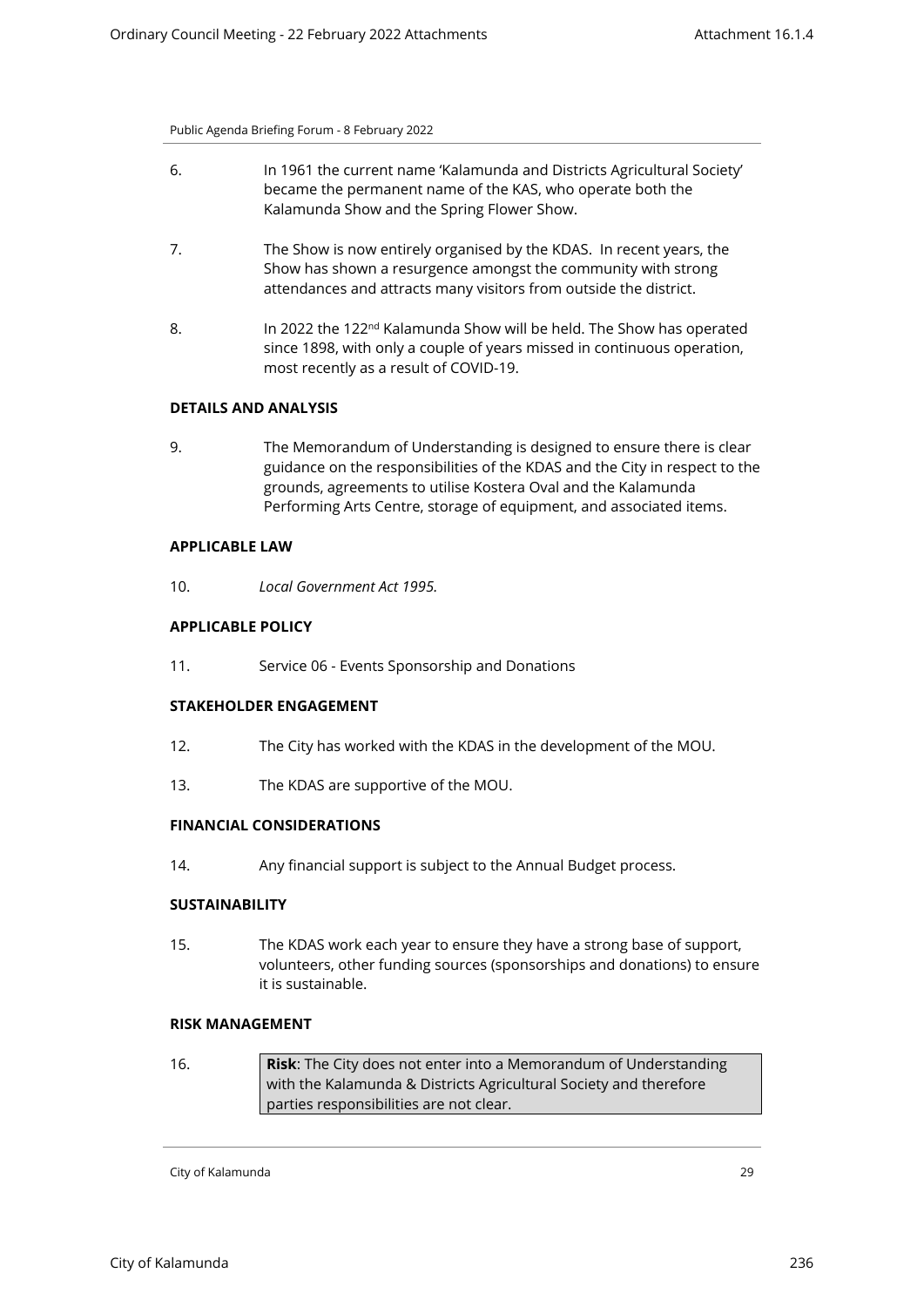| Consequence                                                  | Likelihood | <b>Rating</b> |  |
|--------------------------------------------------------------|------------|---------------|--|
| Moderate                                                     | Possible   | Medium        |  |
| <b>Action/Strategy</b>                                       |            |               |  |
| Ensure a MOU is developed, approved and executed in a timely |            |               |  |
| manner.                                                      |            |               |  |
|                                                              |            |               |  |

# **CONCLUSION**

17. Officers recommend approval of the MOU, which clearly outlines roles and responsibilities in regard to the operations of the KDAS and any support received from the City.

# **Voting Requirements: Simple Majority**

## **RECOMMENDATION**

That Council:

- 1. APPROVE the Memorandum of Understanding between the City of Kalamunda and the Kalamunda & District Agricultural Society.
- 2. REQUEST the Chief Executive Officer to arrange execution of the Memorandum of Understanding.